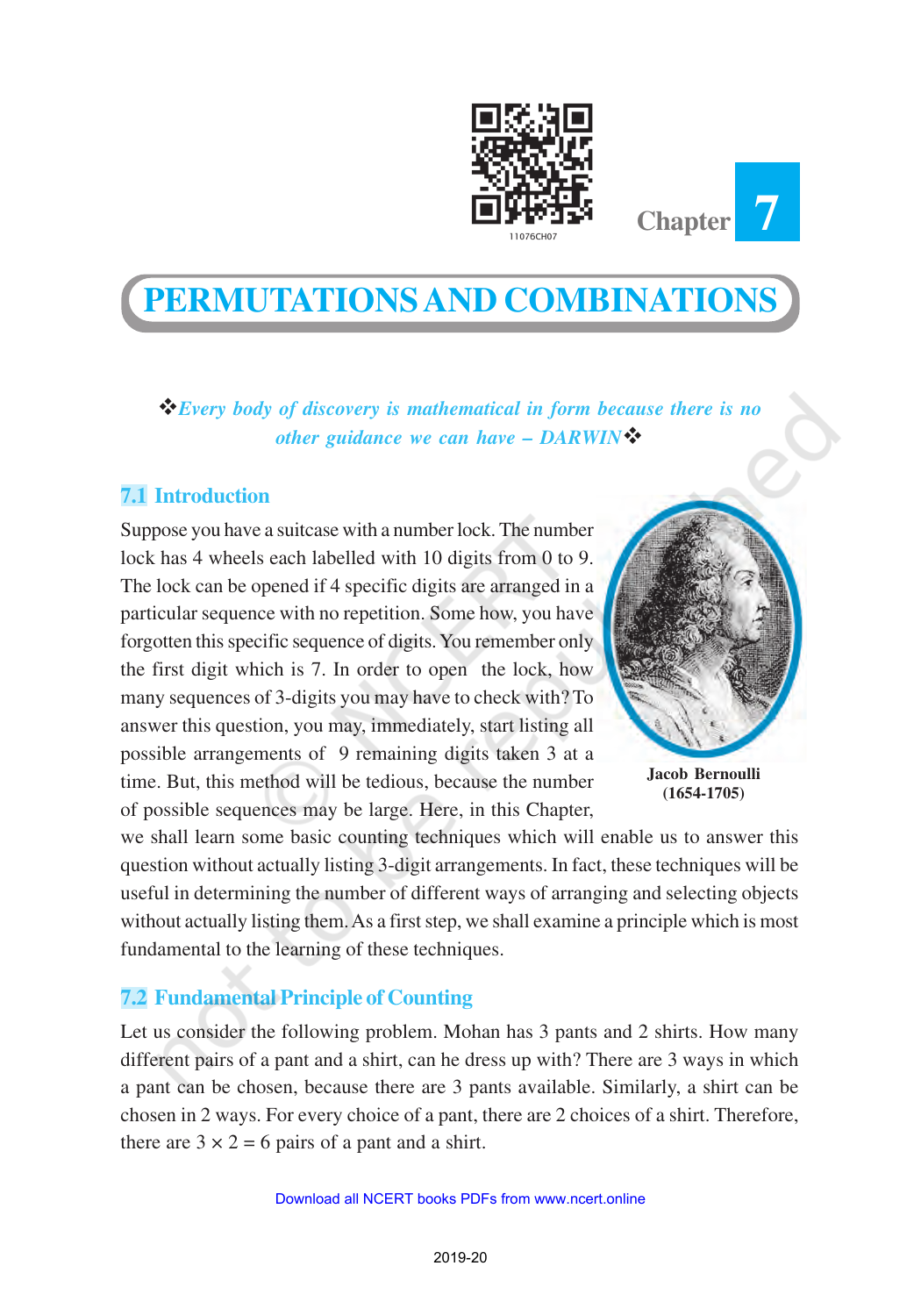**6 Possibilities** 

Let us name the three pants as  $P_1$ ,  $P_2$ ,  $P_3$  and the two shirts as  $S_1$ ,  $S_2$ . Then, these six possibilities can be illustrated in the Fig. 7.1.

Let us consider another problem of the same type.

Sabnam has 2 school bags, 3 tiffin boxes and 2 water bottles. In how many ways can she carry these items (choosing one each).

A school bag can be chosen in 2 different ways. After a school bag is chosen, a tiffin box can be chosen in 3 different ways. Hence, there are  $2 \times 3 = 6$  pairs of school bag and a tiffin box. For each of these pairs a water bottle can be chosen in 2 different ways.

 $S_1$  $\sum P_1 S_1$  $S_2$  $\triangleright$  P<sub>1</sub>S<sub>2</sub>  $P_1$  $S<sub>1</sub>$  $\triangleright$  P<sub>2</sub>S<sub>1</sub>  $P<sub>2</sub>$  $\mathbf{P}_2\mathbf{S}_2$  $P_3$  $S<sub>1</sub>$  $\geq P_3S_1$  $\sum P_i S_i$ 

**Fig 7.1**

Hence, there are  $6 \times 2 = 12$  different ways in which, Sabnam can carry these items to school. If we name the 2 school bags as  $B_1$ ,  $B_2$ , the three tiffin boxes as  $T_1$ ,  $T_2$ ,  $T_3$  and the two water bottles as  $W_1$ ,  $W_2$ , these possibilities can be illustrated in the Fig. 7.2.



**Fig 7.2**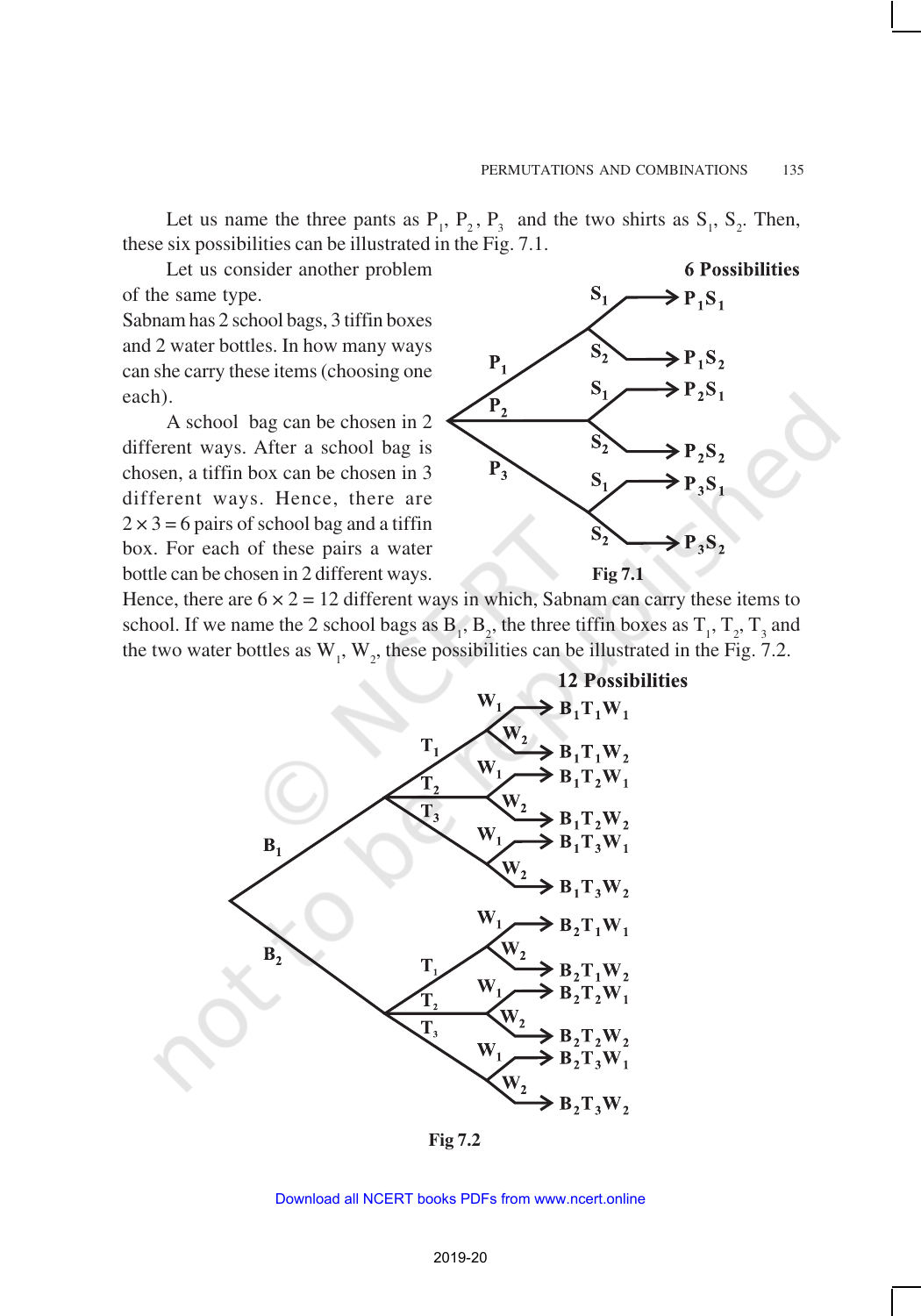In fact, the problems of the above types are solved by applying the following principle known as the *fundamental principle of counting*, or, simply, the *multiplication principle*, which states that

*"If an event can occur in m different ways, following which another event can occur in n different ways, then the total number of occurrence of the events in the given order is m×n."*

The above principle can be generalised for any finite number of events. For example, for 3 events, the principle is as follows:

'If an event can occur in *m* different ways, following which another event can occur in *n* different ways, following which a third event can occur in *p* different ways, then the total number of occurrence to 'the events in the given order is  $m \times n \times p$ ."

In the first problem, the required number of ways of wearing a pant and a shirt was the number of different ways of the occurence of the following events in succession:

- (i) the event of choosing a pant
- (ii) the event of choosing a shirt.

In the second problem, the required number of ways was the number of different ways of the occurence of the following events in succession:

- (i) the event of choosing a school bag
- (ii) the event of choosing a tiffin box
- (iii) the event of choosing a water bottle.

Here, in both the cases, the events in each problem could occur in various possible orders. But, we have to choose any one of the possible orders and count the number of different ways of the occurence of the events in this chosen order.

**Example 1** Find the number of 4 letter words, with or without meaning, which can be formed out of the letters of the word ROSE, where the repetition of the letters is not allowed.

**Solution** There are as many words as there are ways of filling in 4 vacant places by the 4 letters, keeping in mind that the repetition is not allowed. The first place can be filled in 4 different ways by anyone of the 4 letters R,O,S,E. Following which, the second place can be filled in by anyone of the remaining 3 letters in 3 different ways, following which the third place can be filled in 2 different ways; following which, the fourth place can be filled in 1 way. Thus, the number of ways in which the 4 places can be filled, by the multiplication principle, is  $4 \times 3 \times 2 \times 1 = 24$ . Hence, the required number of words is 24.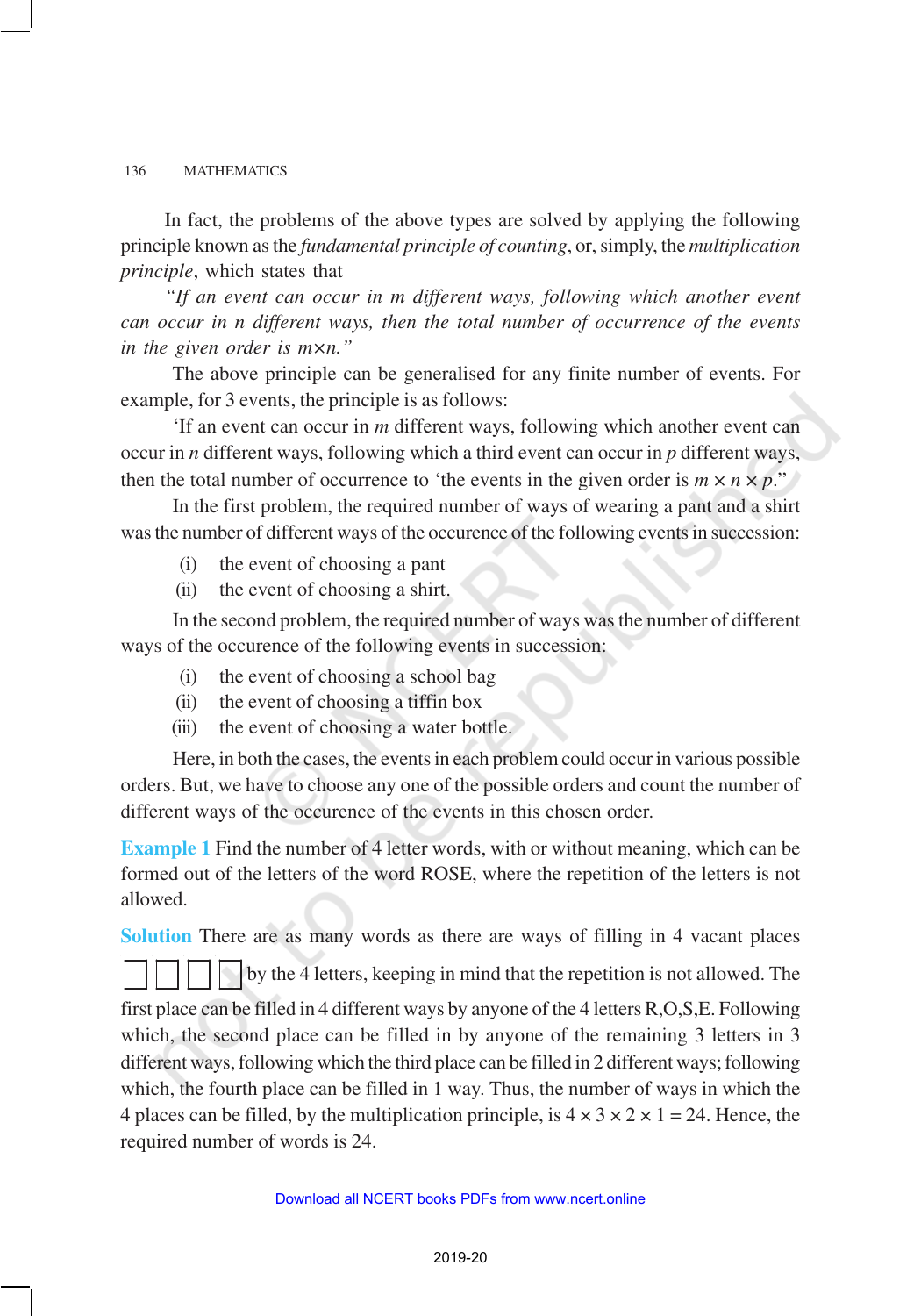**ARRORE** If the repetition of the letters was allowed, how many words can be formed? One can easily understand that each of the 4 vacant places can be filled in succession in 4 different ways. Hence, the required number of words =  $4 \times 4 \times 4 \times 4 = 256$ .

**Example 2** Given 4 flags of different colours, how many different signals can be generated, if a signal requires the use of 2 flags one below the other?

**Solution** There will be as many signals as there are ways of filling in 2 vacant places

in succession by the 4 flags of different colours. The upper vacant place can

be filled in 4 different ways by anyone of the 4 flags; following which, the lower vacant place can be filled in 3 different ways by anyone of the remaining 3 different flags. Hence, by the multiplication principle, the required number of signals  $= 4 \times 3 = 12$ .

**Example 3** How many 2 digit even numbers can be formed from the digits 1, 2, 3, 4, 5 if the digits can be repeated?

**Solution** There will be as many ways as there are ways of filling 2 vacant places

in succession by the five given digits. Here, in this case, we start filling in unit's

place, because the options for this place are 2 and 4 only and this can be done in 2 ways; following which the ten's place can be filled by any of the 5 digits in 5 different ways as the digits can be repeated. Therefore, by the multiplication principle, the required number of two digits even numbers is  $2 \times 5$ , i.e., 10.

**Example 4** Find the number of different signals that can be generated by arranging at least 2 flags in order (one below the other) on a vertical staff, if five different flags are available.

**Solution** A signal can consist of either 2 flags, 3 flags, 4 flags or 5 flags. Now, let us count the possible number of signals consisting of 2 flags, 3 flags, 4 flags and 5 flags separately and then add the respective numbers.

There will be as many 2 flag signals as there are ways of filling in 2 vacant places

 in succession by the 5 flags available. By Multiplication rule, the number of ways is  $5 \times 4 = 20$ .

Similarly, there will be as many 3 flag signals as there are ways of filling in 3

vacant places  $\boxed{\phantom{1}}$  in succession by the 5 flags.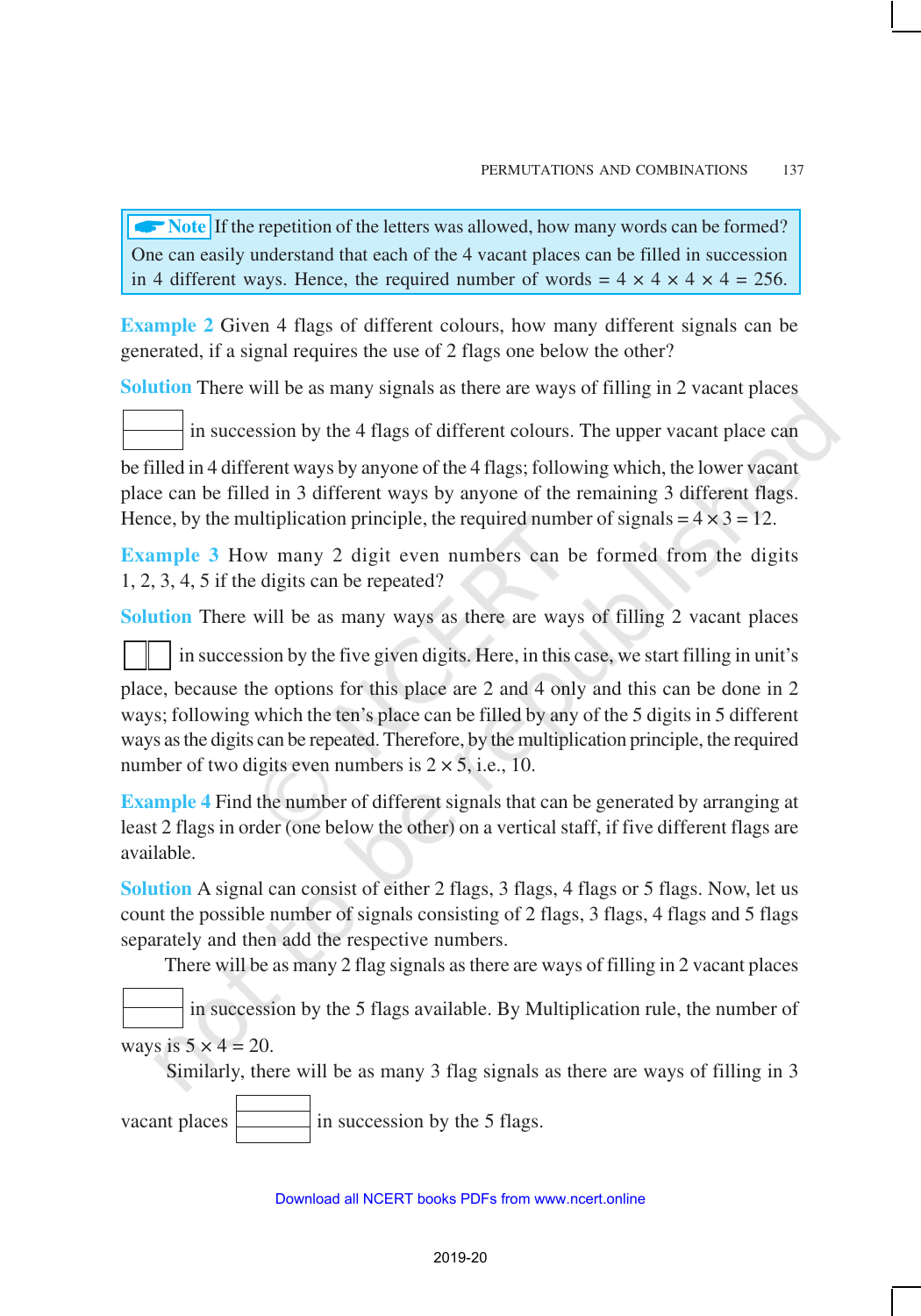The number of ways is  $5 \times 4 \times 3 = 60$ . Continuing the same way, we find that

The number of 4 flag signals =  $5 \times 4 \times 3 \times 2 = 120$ and the number of 5 flag signals =  $5 \times 4 \times 3 \times 2 \times 1 = 120$ Therefore, the required no of signals  $= 20 + 60 + 120 + 120 = 320$ .

# **EXERCISE 7.1**

- **1.** How many 3-digit numbers can be formed from the digits 1, 2, 3, 4 and 5 assuming that
	- (i) repetition of the digits is allowed?
	- (ii) repetition of the digits is not allowed?
- **2.** How many 3-digit even numbers can be formed from the digits 1, 2, 3, 4, 5, 6 if the digits can be repeated?
- **3.** How many 4-letter code can be formed using the first 10 letters of the English alphabet, if no letter can be repeated?
- **4.** How many 5-digit telephone numbers can be constructed using the digits 0 to 9 if each number starts with 67 and no digit appears more than once?
- **5.** A coin is tossed 3 times and the outcomes are recorded. How many possible outcomes are there?
- **6.** Given 5 flags of different colours, how many different signals can be generated if each signal requires the use of 2 flags, one below the other?

## **7.3 Permutations**

In Example 1 of the previous Section, we are actually counting the different possible arrangements of the letters such as ROSE, REOS, ..., etc. Here, in this list, each arrangement is different from other. In other words, the order of writing the letters is important. Each arrangement is called a *permutation of* 4 *different letters taken all at a time*. Now, if we have to determine the number of 3-letter words, with or without meaning, which can be formed out of the letters of the word NUMBER, where the repetition of the letters is not allowed, we need to count the arrangements NUM, NMU, MUN, NUB, ..., etc. Here, we are counting the permutations of 6 different letters taken 3 at a time. The required number of words =  $6 \times 5 \times 4 = 120$  (by using multiplication principle).

If the repetition of the letters was allowed, the required number of words would be  $6 \times 6 \times 6 = 216$ .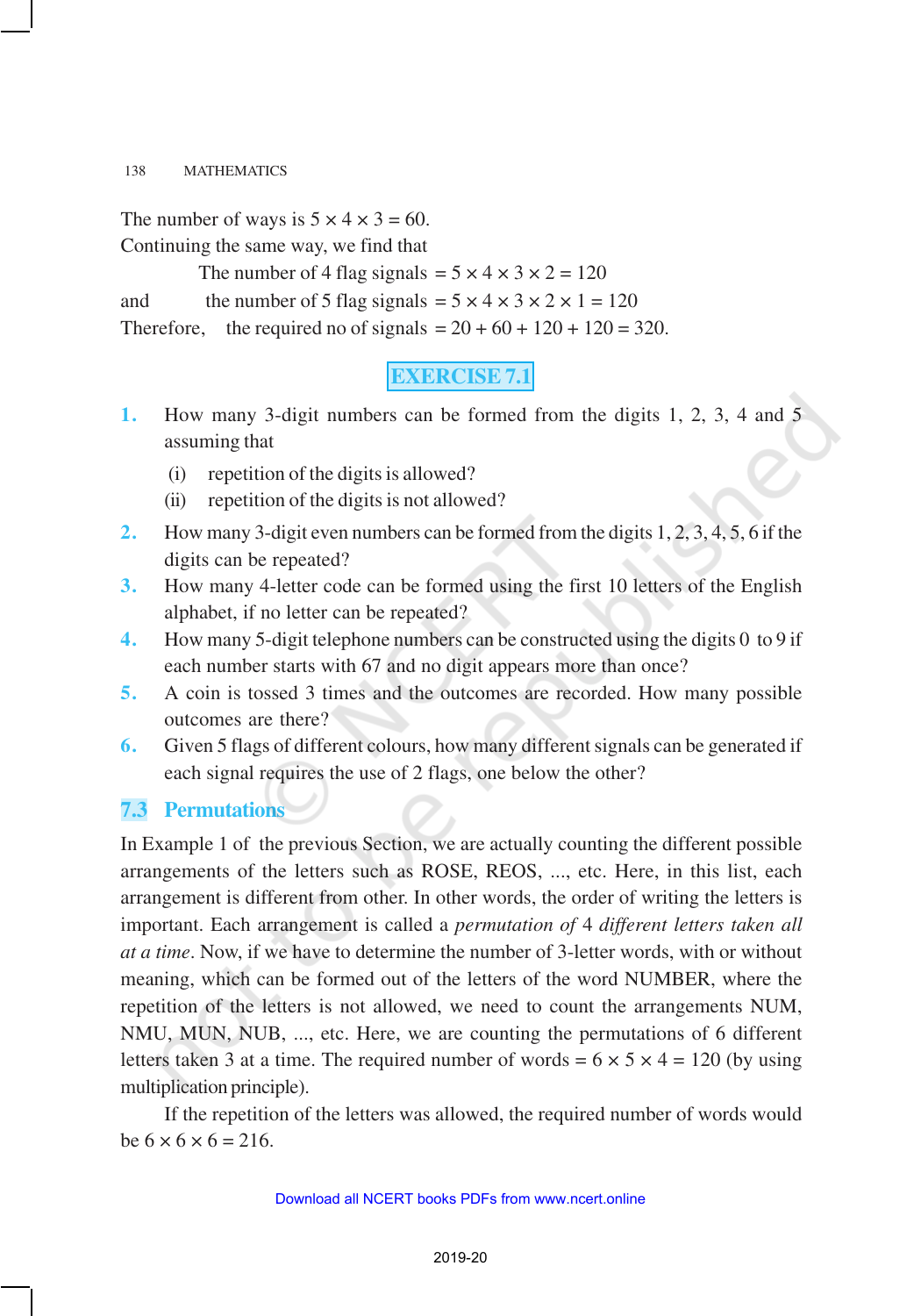**Definition 1** A permutation is an arrangement in a definite order of a number of objects taken some or all at a time.

In the following sub-section, we shall obtain the formula needed to answer these questions immediately.

### **7.3.1** *Permutations when all the objects are distinct*

**Theorem 1** The number of permutations of *n* different objects taken *r* at a time, where  $0 < r \le n$  and the objects do not repeat is  $n (n-1) (n-2)$ . . .  $(n-r+1)$ , which is denoted by  ${}^{n}P_{r}$ .

**Proof** There will be as many permutations as there are ways of filling in *r* vacant

places  $|| \cdot || \cdot || \cdot || \cdot || \cdot ||$  by

 $\leftarrow r$  vacant places  $\rightarrow$ 

the *n* objects. The first place can be filled in *n* ways; following which, the second place can be filled in  $(n - 1)$  ways, following which the third place can be filled in  $(n - 2)$ ways,..., the *r*th place can be filled in  $(n - (r - 1))$  ways. Therefore, the number of ways of filling in *r* vacant places in succession is  $n(n-1)(n-2)$ ...  $(n-(r-1))$  or  $n (n-1) (n-2) ... (n-r+1)$ 

This expression for  ${}^{n}P_{r}$  is cumbersome and we need a notation which will help to reduce the size of this expression. The symbol *n*! (read as factorial *n* or *n* factorial ) comes to our rescue. In the following text we will learn what actually *n*! means.

**7.3.2** *Factorial notation* The notation *n*! represents the product of first *n* natural numbers, i.e., the product  $1 \times 2 \times 3 \times \ldots \times (n-1) \times n$  is denoted as *n*!. We read this symbol as '*n* factorial'. Thus,  $1 \times 2 \times 3 \times 4 \dots \times (n-1) \times n = n!$ 

 $1 = 1!$  $1 \times 2 = 2!$  $1 \times 2 \times 3 = 3!$  $1 \times 2 \times 3 \times 4 = 4$ ! and so on. We define  $0! = 1$ We can write  $5! = 5 \times 4! = 5 \times 4 \times 3! = 5 \times 4 \times 3 \times 2!$  $= 5 \times 4 \times 3 \times 2 \times 1!$ Clearly, for a natural number *n*  $n! = n(n - 1)!$  $= n (n - 1) (n - 2)!$  [provided  $(n \ge 2)$ ]  $= n (n - 1) (n - 2) (n - 3)$ ! [provided  $(n \ge 3)$ ]

and so on.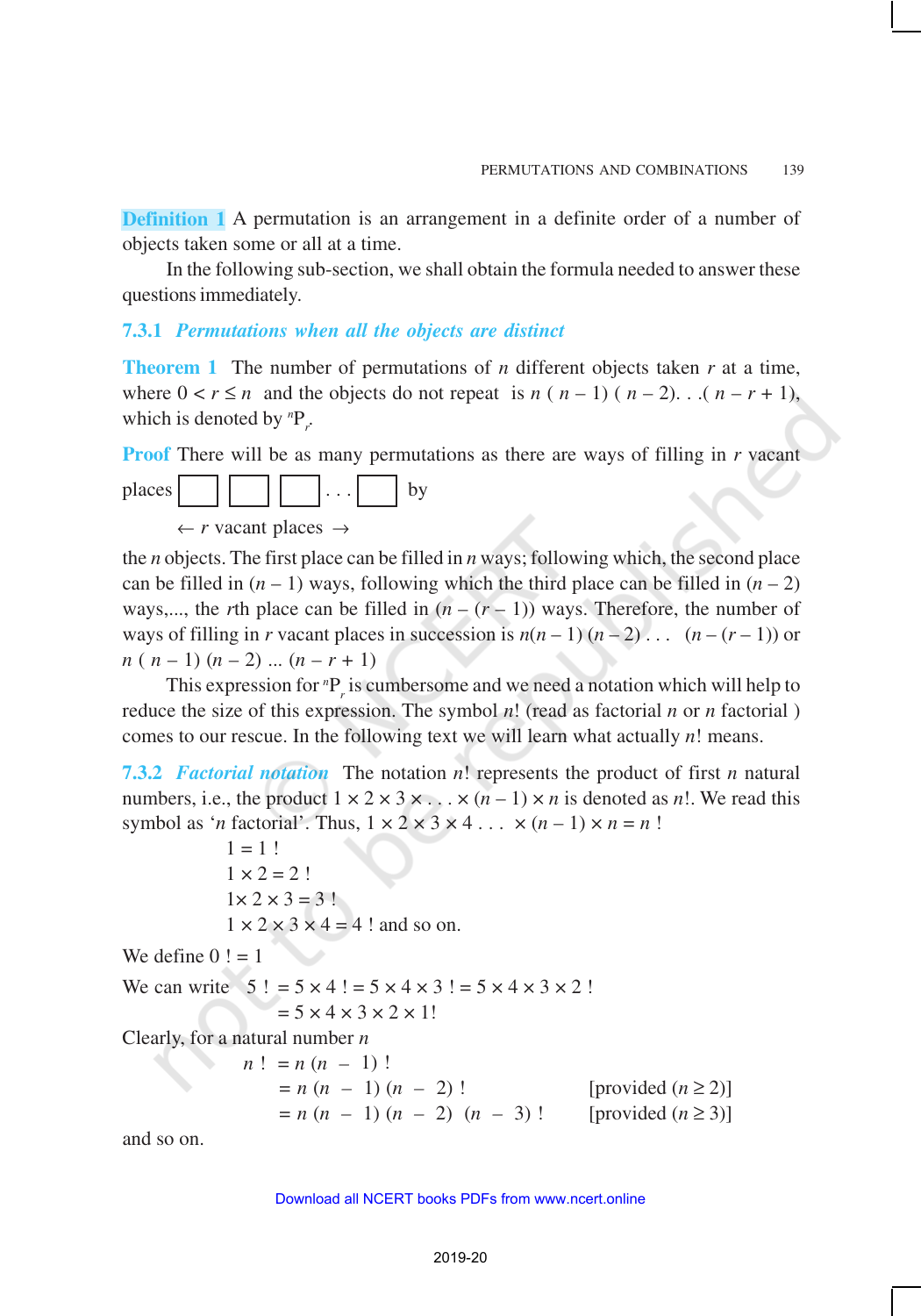**Example 5** Evaluate (i) 5 ! (ii) 7 ! (iii)  $7! - 5!$ **Solution** (i)  $5! = 1 \times 2 \times 3 \times 4 \times 5 = 120$ (ii)  $7! = 1 \times 2 \times 3 \times 4 \times 5 \times 6 \times 7 = 5040$ and (iii)  $7! - 5! = 5040 - 120 = 4920$ . **Example 6** Compute (i) 7!  $\overline{5!}$  (ii)  $\overline{(10!)}$ 12!  $(10!)$   $(2!)$ **Solution** (i) We have  $\frac{7!}{5!}$  =  $7 \times 6 \times 5!$ 5!  $\times$ 6 $\times$  $= 7 \times 6 = 42$ and (ii)  $\frac{12!}{(10!)(2!)}$  $\frac{1}{10! \cdot (2!)}$  =  $(10!)$  $(10!) \times (2)$  $12 \times 11 \times (10!)$  $(10!) \times (2)$  $\times$ 11 $\times$  $\frac{1}{\times (2)}$  = 6 × 11 = 66. **Example 7** Evaluate  $\overline{r!(n-r)}$ !  $!(n-r)!$ *n*  $\overline{r!(n-r)!}$ , when  $n = 5$ ,  $r = 2$ . **Solution** We have to evaluate  $\sqrt{2! (5-2)}$ 5!  $\sqrt{2! (5-2)!}$  (since  $n = 5, r = 2$ ) We have  $\overline{2!(5-2)}$ 5!  $\frac{5!}{2!(5-2)!} = \frac{5!}{2!\times 3!} = \frac{5\times 4}{2} = 10$  $2! \times 3!$  2  $=\frac{5\times4}{1}$  $\frac{x}{x-3!} = \frac{y}{2} = 10$ . **Example 8** If  $1 - 1$ 8! 9! 10!  $+\frac{1}{9!} = \frac{x}{10!}$ , find *x*. **Solution** We have  $1 \t1$  $8! \quad 9 \times 8! \quad 10 \times 9 \times 8!$  $+\frac{1}{2} = \frac{x}{12}$  $\times 8!$  10 $\times$ 9 $\times$ Therefore  $1 + \frac{1}{2}$ 9  $10 \times 9$  $+\frac{1}{2} = \frac{x}{12}$  $\frac{1}{\times 9}$  or 10 9  $10 \times 9$  $=\frac{x}{10}$ × So  $x = 100$ . **EXERCISE 7.2 1.** Evaluate (i)  $8!$  (ii)  $4! - 3!$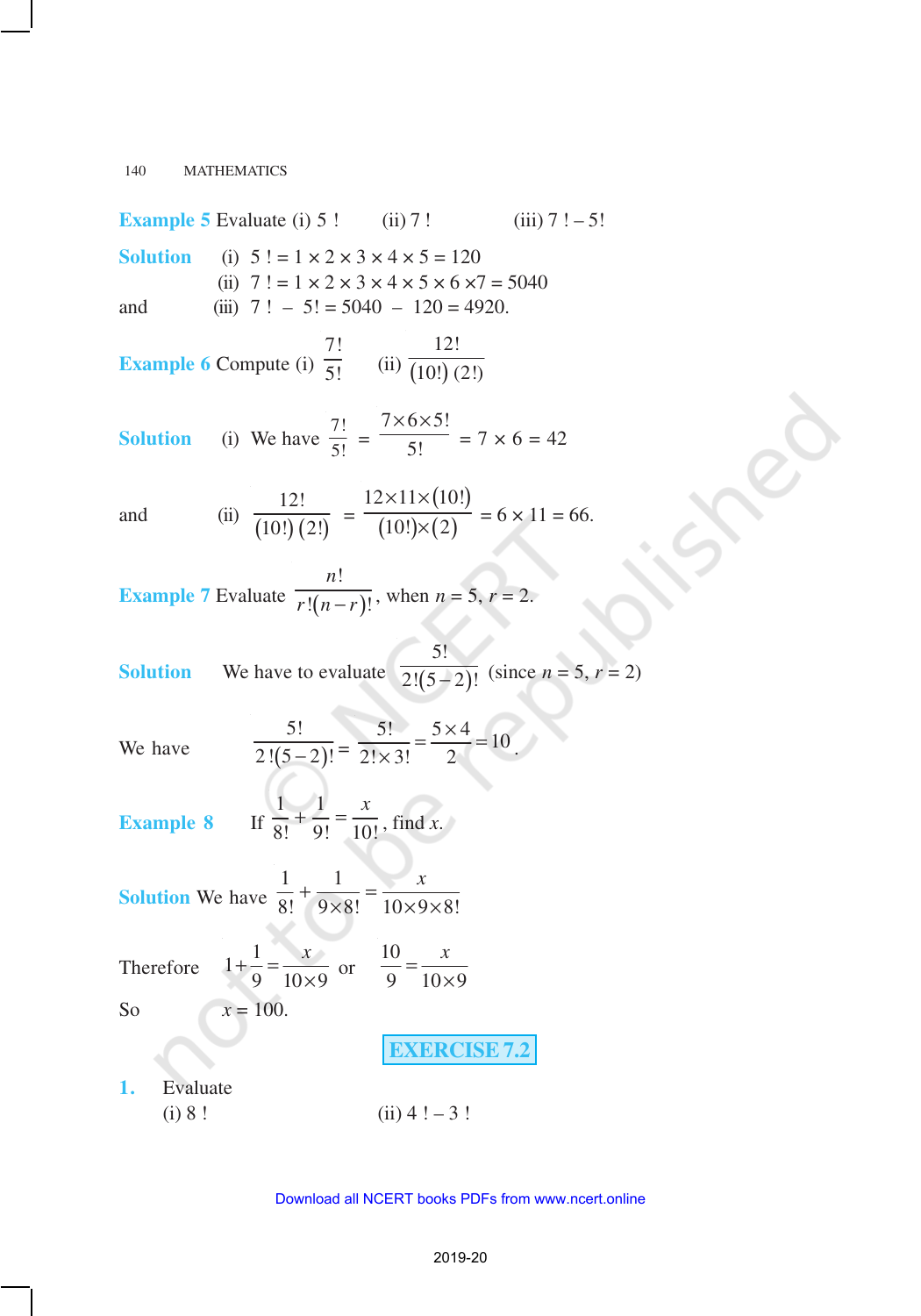2. Is 
$$
3! + 4! = 7! ?
$$
 3. Compute  $\frac{8!}{6! \times 2!}$  4. If  $\frac{1}{6!} + \frac{1}{7!} = \frac{x}{8!}$ , find x

- **5.** Evaluate  $\overline{(n-r)}$ ! ! *n*  $\overline{n-r}$ <sup>*j*</sup>, when
	- (i)  $n = 6, r = 2$  (ii)  $n = 9, r = 5.$

**7.3.3** *Derivation of the formula for <sup>n</sup>P<sup>r</sup>*

$$
{}^{n}P_{r} = \frac{n!}{(n-r)!}, 0 \le r \le n
$$

Let us now go back to the stage where we had determined the following formula:

$$
{}^{n}P_{r} = n (n - 1) (n - 2) \dots (n - r + 1)
$$

Multiplying numerator and denomirator by  $(n - r)(n - r - 1) \dots 3 \times 2 \times 1$ , we get

$$
{}^{n}P_{r} = \frac{n(n-1)(n-2)...(n-r+1)(n-r)(n-r-1)...3\times2\times1}{(n-r)(n-r-1)...3\times2\times1} = \frac{n!}{(n-r)!},
$$

Thus 
$$
{}^{n}P_{r} = \frac{n!}{(n-r)!}
$$
, where  $0 < r \le n$ 

This is a much more convenient expression for  ${}^{n}P_{r}$  than the previous one.

In particular, when  $r = n$ ,  $^{n}P_{n} = \frac{n!}{\gamma!} = n!$ 0!  $^{n}P_{n}$  $=\frac{n!}{\Omega}$ 

Counting permutations is merely counting the number of ways in which some or all objects at a time are rearranged. Arranging no object at all is the same as leaving behind all the objects and we know that there is only one way of doing so. Thus, we can have

$$
{}^{n}P_{0} = 1 = \frac{n!}{n!} = \frac{n!}{(n-0)!}
$$
 ... (1)

Therefore, the formula (1) is applicable for  $r = 0$  also.

Thus 
$$
{}^{n}P_{r} = \frac{n!}{(n-r)!}, 0 \leq r \leq n.
$$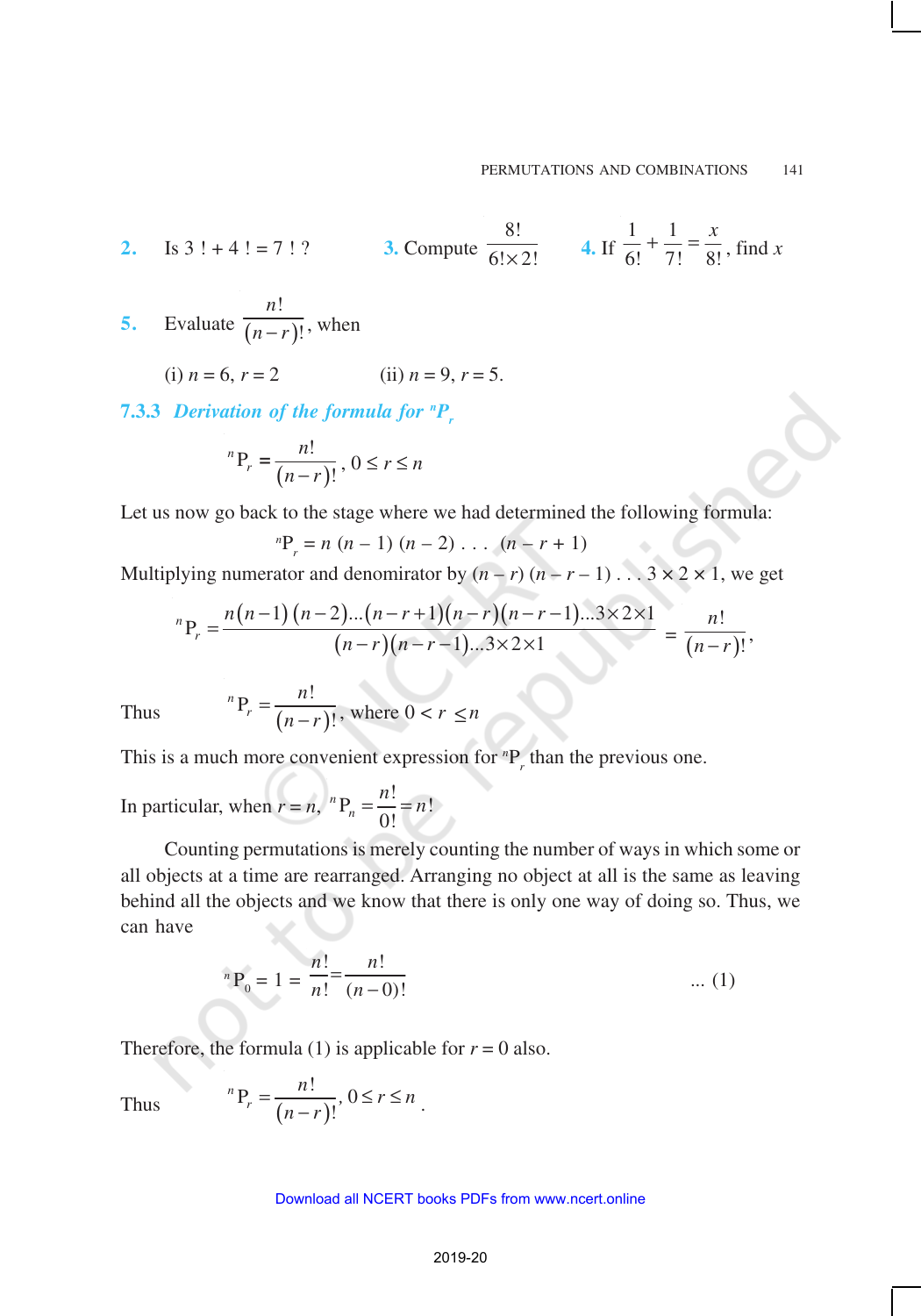**Theorem 2** The number of permutations of *n* different objects taken *r* at a time, where repetition is allowed, is *n r* .

Proof is very similar to that of Theorem 1 and is left for the reader to arrive at.

Here, we are solving some of the problems of the pervious Section using the formula for  ${}^nP_r$  to illustrate its usefulness.

In Example 1, the required number of words =  ${}^{4}P_{4}$  = 4! = 24. Here repetition is not allowed. If repetition is allowed, the required number of words would be  $4^4 = 256$ .

The number of 3-letter words which can be formed by the letters of the word

NUMBER =  ${}^{6}P_{3} = \frac{6!}{3!}$  $=\frac{3!}{3!} = 4 \times 5 \times 6 = 120$ . Here, in this case also, the repetition is not

allowed. If the repetition is allowed, the required number of words would be  $6<sup>3</sup> = 216$ .

The number of ways in which a Chairman and a Vice-Chairman can be chosen from amongst a group of 12 persons assuming that one person can not hold more than

one position, clearly 
$$
{}^{12}P_2 = \frac{12!}{10!} = 11 \times 12 = 132.
$$

**7.3.4** *Permutations when all the objects are not distinct objects* Suppose we have to find the number of ways of rearranging the letters of the word ROOT. In this case, the letters of the word are not all different. There are 2 Os, which are of the same kind. Let us treat, temporarily, the 2 Os as different, say,  $O_1$  and  $O_2$ . The number of permutations of 4-different letters, in this case, taken all at a time is 4!. Consider one of these permutations say,  $RO<sub>1</sub>O<sub>2</sub>T$ . Corresponding to this permutation, we have 2! permutations  $RO_1O_2T$  and  $RO_2O_1T$  which will be exactly the same permutation if  $O_1$  and  $O_2$  are not treated as different, i.e., if  $O_1$  and  $O_2$  are the same O at both places.

Therefore, the required number of permutations =  $\frac{4!}{2!}$  = 3×4 = 12  $\frac{44}{2!}$  = 3×4=12.

Permutations when  $O_1$ ,  $O_2$ are Permutations when  $O_1$ ,  $O_2$  are different. the same O.  $1^{\prime\prime}$  $2^{\mathbf{U}}1$  $RO<sub>1</sub>O<sub>2</sub>T$  $RO<sub>2</sub>O<sub>1</sub>T$  $\overline{\phantom{a}}$  $\overline{\phantom{a}}$ R O O T  $1\mathcal{V}_2$  $2^{\vee}1$  $TO_1O_2R$  $TO_2O_1R$  $\overline{\phantom{a}}$  $\overline{\phantom{a}}$ T O O R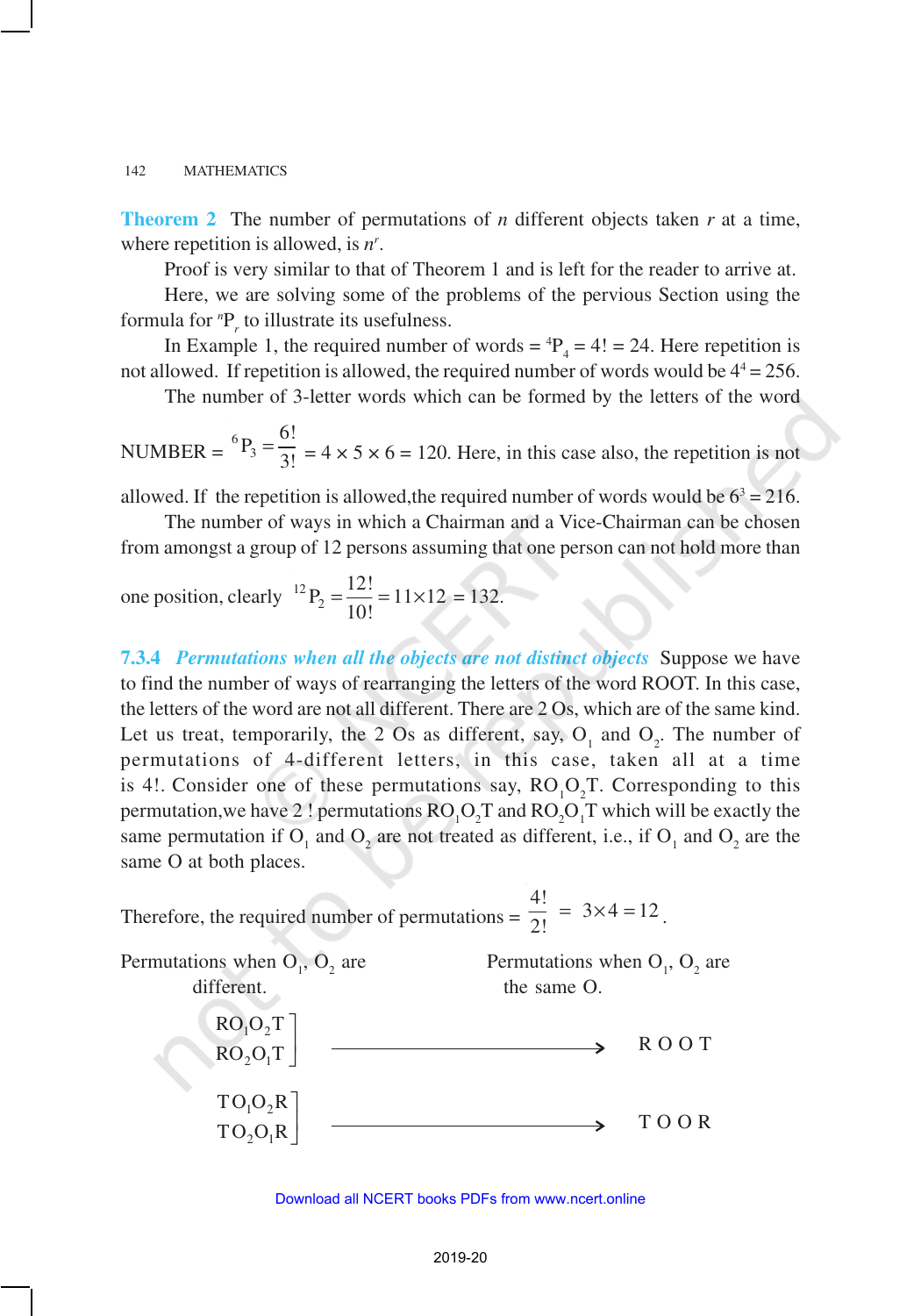

Let us now find the number of ways of rearranging the letters of the word INSTITUTE. In this case there are 9 letters, in which I appears 2 times and T appears 3 times.

Temporarily, let us treat these letters different and name them as  $I_1, I_2, T_1, T_2, T_3$ . The number of permutations of 9 different letters, in this case, taken all at a time is 9 !. Consider one such permutation, say,  $I_1 N T_1 S I_2 T_2 U E T_3$ . Here if  $I_1$ ,  $I_2$  are not same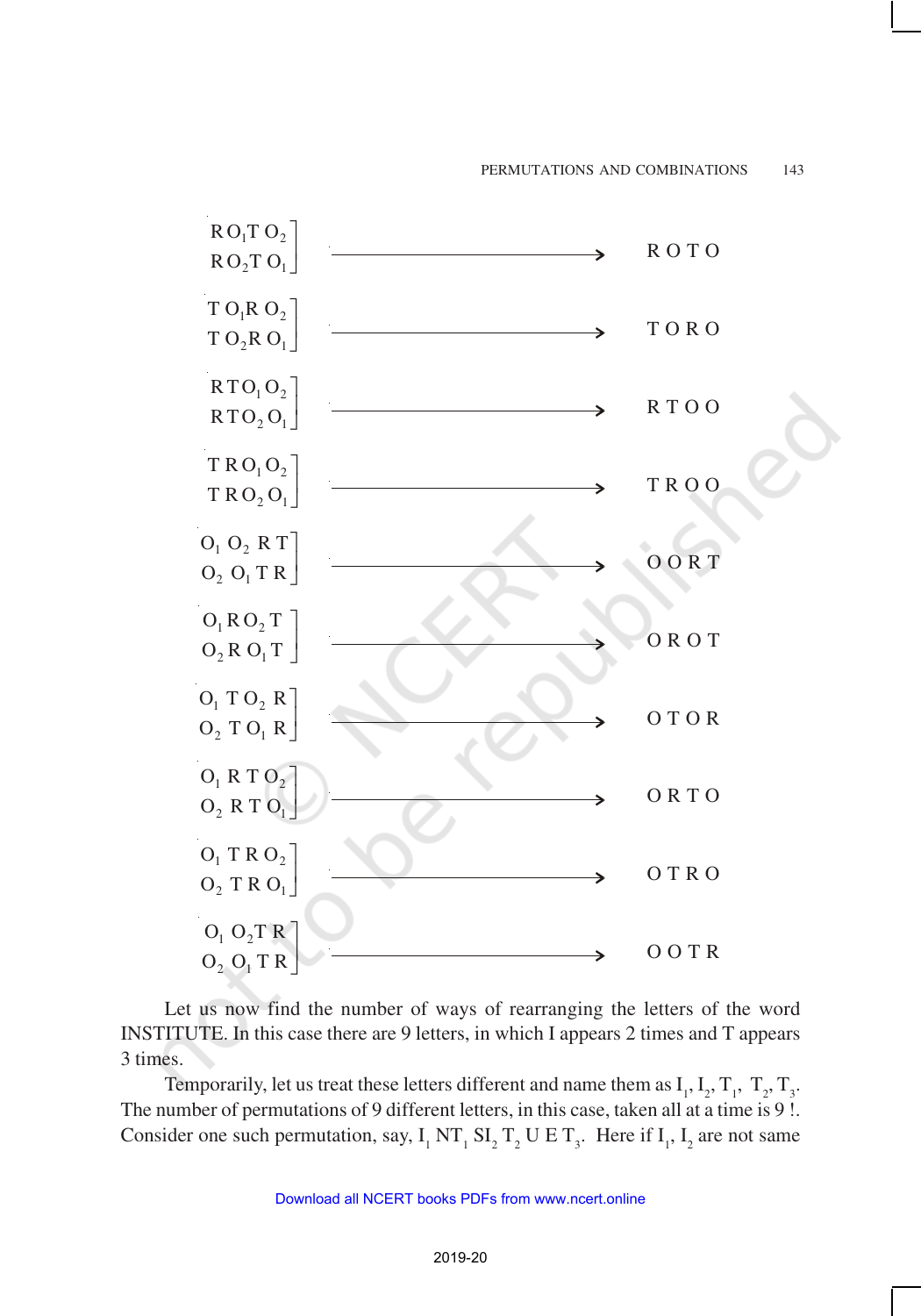and  $T_1$ ,  $T_2$ ,  $T_3$  are not same, then  $I_1$ ,  $I_2$  can be arranged in 2! ways and  $T_1$ ,  $T_2$ ,  $T_3$  can be arranged in 3! ways. Therefore,  $2! \times 3!$  permutations will be just the same permutation corresponding to this chosen permutation  $I_1NT_1SI_2T_2UET_3$ . Hence, total number of

different permutations will be  $\frac{9!}{3!6}$ 2! 3!

We can state (without proof) the following theorems:

**Theorem 3** The number of permutations of *n* objects, where *p* objects are of the same kind and rest are all different = ! ! *n p* .

In fact, we have a more general theorem.

**Theorem 4** The number of permutations of *n* objects, where  $p_1$  objects are of one kind,  $p_2$  are of second kind, ...,  $p_k$  are of  $k^{\text{th}}$  kind and the rest, if any, are of different

kind is  $1 \cdot P_2$ !  $: p_2! \dots p_k!$ *n*  $p_1! p_2! ... p$ .

**Example 9** Find the number of permutations of the letters of the word ALLAHABAD.

**Solution** Here, there are 9 objects (letters) of which there are 4A's, 2 L's and rest are all different.

Therefore, the required number of arrangements =  $\frac{9!}{4!0!} = \frac{5 \times 6 \times 7 \times 8 \times 9}{2}$ 4!2! 2  $=\frac{5\times6\times7\times8\times9}{2}$  = 7560

**Example 10** How many 4-digit numbers can be formed by using the digits 1 to 9 if repetition of digits is not allowed?

**Solution** Here order matters for example 1234 and 1324 are two different numbers. Therefore, there will be as many 4 digit numbers as there are permutations of 9 different digits taken 4 at a time.

Therefore, the required 4 digit numbers  $= {}^9P_4 = \frac{9!}{(9-4)!} = \frac{9!}{5!}$  $\frac{1}{9-4}$  =  $\frac{1}{5}$  = 9 × 8 × 7 × 6 = 3024.

**Example 11** How many numbers lying between 100 and 1000 can be formed with the digits 0, 1, 2, 3, 4, 5, if the repetition of the digits is not allowed?

**Solution** Every number between 100 and 1000 is a 3-digit number. We, first, have to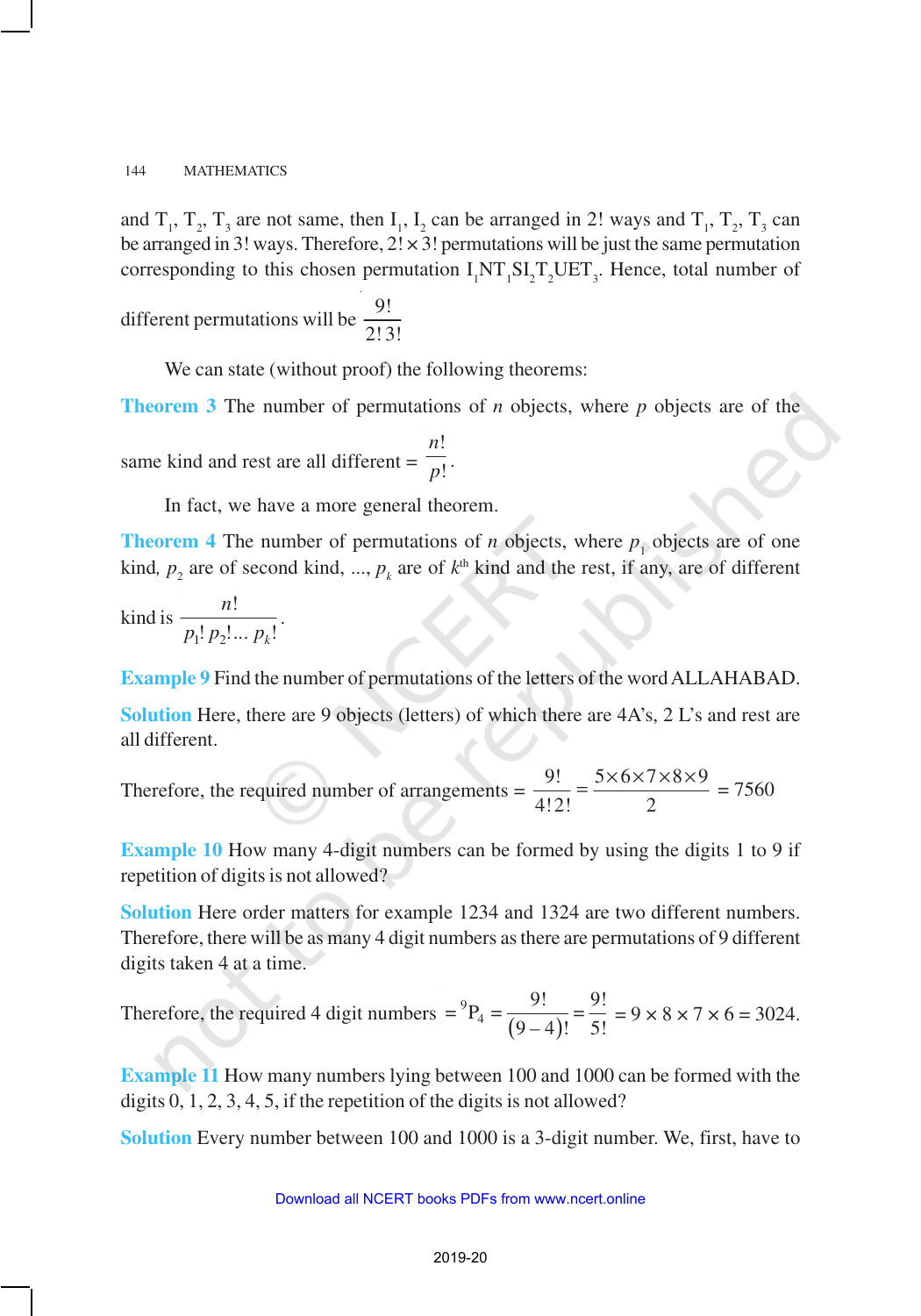count the permutations of 6 digits taken 3 at a time. This number would be  ${}^{6}P_3$ . But, these permutations will include those also where 0 is at the 100's place. For example, 092, 042, . . ., etc are such numbers which are actually 2-digit numbers and hence the number of such numbers has to be subtracted from  ${}^6P_3$  to get the required number. To get the number of such numbers, we fix 0 at the 100's place and rearrange the remaining 5 digits taking 2 at a time. This number is  ${}^{5}P_{2}$ . So

The required number

$$
= {}^{6}P_{3} - {}^{5}P_{2} = \frac{6!}{3!} - \frac{5!}{3!}
$$

$$
= 4 \times 5 \times 6 - 4 \times 5 = 100
$$

**Example 12** Find the value of *n* such that

(i) 
$$
{}^{n}P_{5} = 42 {}^{n}P_{3}, n > 4
$$
 (ii)  $\frac{{}^{n}P_{4}}{{}^{n-1}P_{4}} = \frac{5}{3}, n > 4$ 

**Solution** (i) Given that

or 
$$
{}^{n}P_{5} = 42 {}^{n}P_{3}
$$
  
\n $n (n - 1) (n - 2) (n - 3) (n - 4) = 42 n(n - 1) (n - 2)$ 

Since 
$$
n > 4
$$
 so  $n(n-1)(n-2) \neq 0$ 

Therefore, by dividing both sides by  $n(n-1)(n-2)$ , we get

 $(n-3(n-4)) = 42$ or *n*  $2 - 7n - 30 = 0$ 

or 
$$
n^2 - 10n + 3n - 30
$$

or  $(n - 10) (n + 3) = 0$ 

or 
$$
n - 10 = 0
$$
 or  $n + 3 = 0$ 

or 
$$
n = 10
$$
 or  $n = -3$ 

As *n* cannot be negative, so  $n = 10$ .

(ii) Given that 
$$
\frac{{}^{n}P_{4}}{{}^{n-1}P_{4}} = \frac{5}{3}
$$

Therefore 
$$
3n(n-1)(n-2)(n-3) = 5(n-1)(n-2)(n-3)(n-4)
$$
  
or  $3n = 5(n-4)$  [as  $(n-1)(n-2)(n-3) \neq 0, n > 4$ ]  
or  $n = 10$ .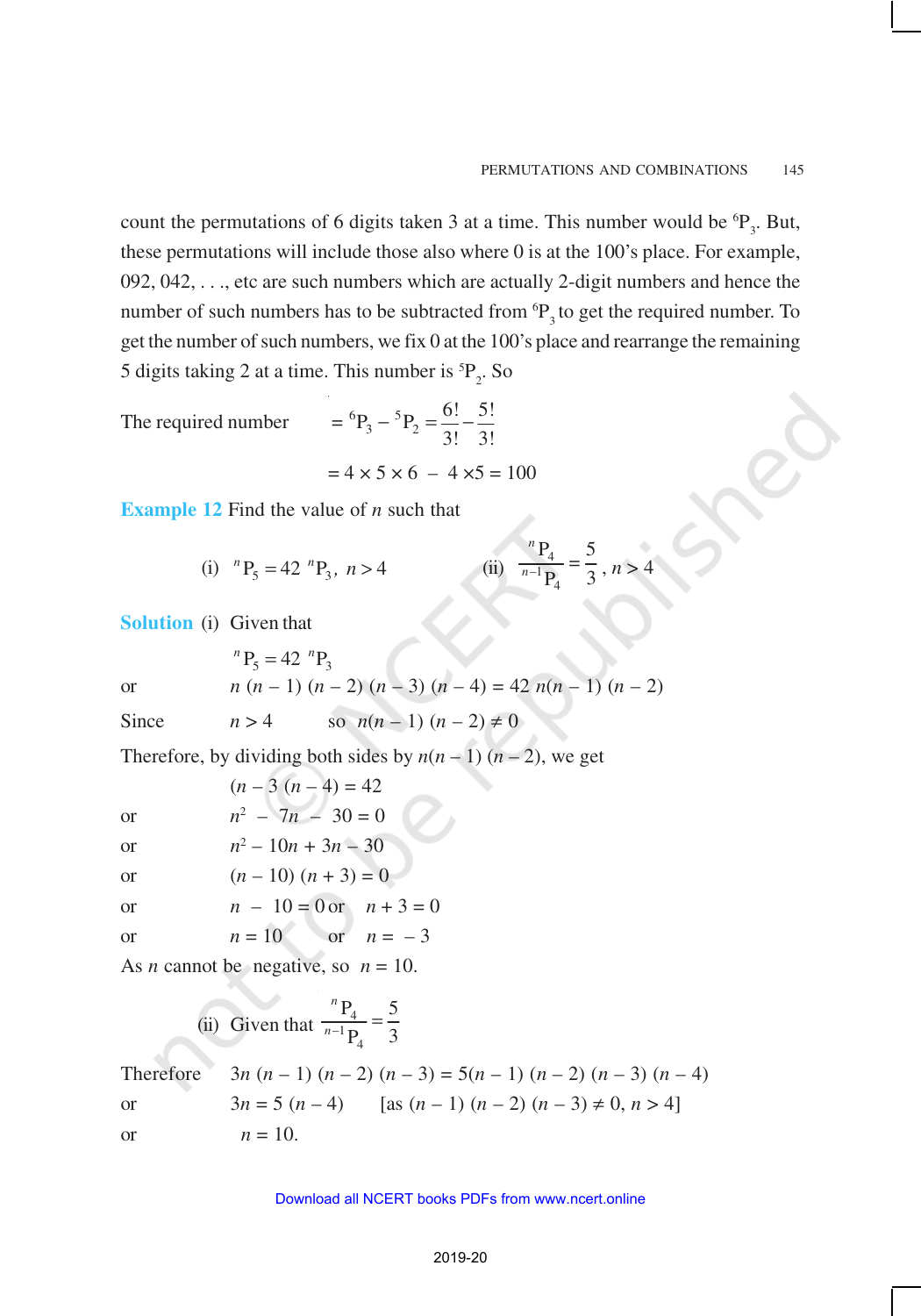# **Example 13** Find *r*, if  $5^{4}P_{r} = 6^{5}P_{r-1}$ .

**Solution** We have  $5^{4}P_{r} = 6^{5}P_{r-1}$ 

or 
$$
5 \times \frac{4!}{(4-r)!} = 6 \times \frac{5!}{(5-r+1)!}
$$

$$
\overline{\text{or}}
$$

|    | $6 \times 5!$                   |
|----|---------------------------------|
| or | $(4-r)!$ $(5-r+1)(5-r)(5-r-1)!$ |

| <b>or</b> | $(6 - r)(5 - r) = 6$     |
|-----------|--------------------------|
| <b>or</b> | $r^2 - 11r + 24 = 0$     |
| <b>or</b> | $r^2 - 8r - 3r + 24 = 0$ |
|           | $(0, 0)$ $(1, 0)$        |

or  $(r - 8) (r - 3) = 0$ or  $r = 8$  or  $r = 3$ .

Hence  $r = 8, 3$ .

**Example 14** Find the number of different 8-letter arrangements that can be made from the letters of the word DAUGHTER so that

(i) all vowels occur together (ii) all vowels do not occur together.

**Solution** (i) There are 8 different letters in the word DAUGHTER, in which there are 3 vowels, namely, A, U and E. Since the vowels have to occur together, we can for the time being, assume them as a single object (AUE). This single object together with 5 remaining letters (objects) will be counted as 6 objects. Then we count permutations of these 6 objects taken all at a time. This number would be  ${}^{6}P_{6} = 6!$ . Corresponding to each of these permutations, we shall have 3! permutations of the three vowels A, U, E taken all at a time . Hence, by the multiplication principle the required number of permutations =  $6! \times 3! = 4320$ .

(ii) If we have to count those permutations in which all vowels are never together, we first have to find all possible arrangments of 8 letters taken all at a time, which can be done in 8! ways. Then, we have to subtract from this number, the number of permutations in which the vowels are always together.

Therefore, the required number  $8! - 6! \times 3! = 6! (7 \times 8 - 6)$  $= 2 \times 6$  !  $(28 - 3)$  $= 50 \times 6! = 50 \times 720 = 36000$ 

**Example 15** In how many ways can 4 red, 3 yellow and 2 green discs be arranged in a row if the discs of the same colour are indistinguishable ?

**Solution** Total number of discs are  $4 + 3 + 2 = 9$ . Out of 9 discs, 4 are of the first kind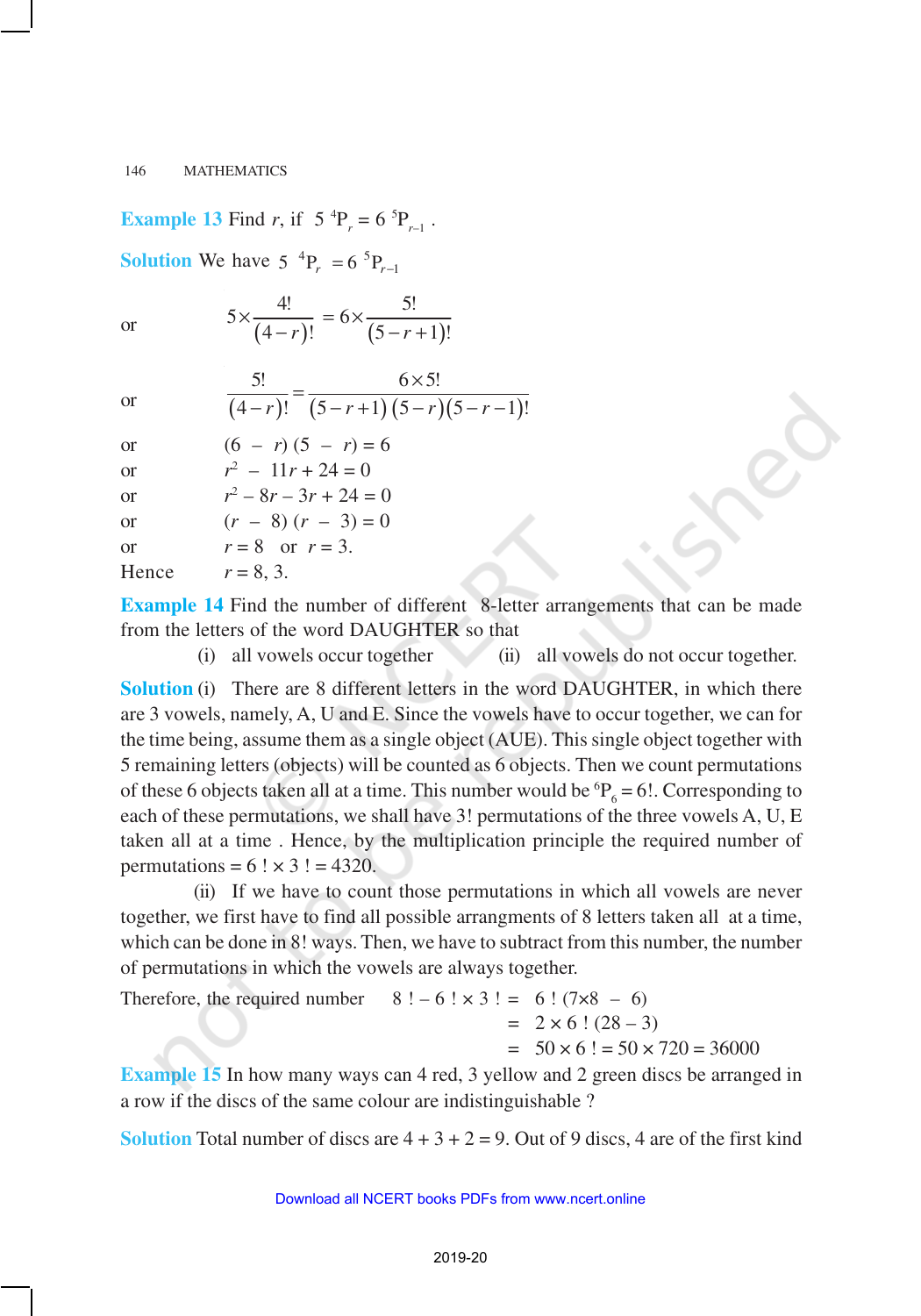(red), 3 are of the second kind (yellow) and 2 are of the third kind (green).

Therefore, the number of arrangements  $\frac{9!}{(132.5)} = 1260$ 4! 3! 2! .

**Example 16** Find the number of arrangements of the letters of the word INDEPENDENCE. In how many of these arrangements,

- (i) do the words start with P
- (ii) do all the vowels always occur together
- (iii) do the vowels never occur together
- (iv) do the words begin with I and end in P?

**Solution** There are 12 letters, of which N appears 3 times, E appears 4 times and D appears 2 times and the rest are all different. Therefore

The required number of arrangements  $=$   $\frac{12!}{3!4!2!}$  = 1663200 3! 4! 2!  $=\frac{12}{25}$  =

 (i) Let us fix P at the extreme left position, we, then, count the arrangements of the remaining 11 letters. Therefore, the required number of words starting with P

$$
=\frac{11!}{3! \ 2! \ 4!}=138600.
$$

 (ii) There are 5 vowels in the given word, which are 4 Es and 1 I. Since, they have to always occur together, we treat them as a single object EEEEI for the time being. This single object together with 7 remaining objects will account for 8 objects. These 8 objects, in which there are 3Ns and 2 Ds, can be rearranged in 8!

 $\overline{3!2!}$  ways. Corresponding to each of these arrangements, the 5 vowels E, E, E,

E and I can be rearranged in 5!  $\frac{1}{4!}$  ways. Therefore, by multiplication principle,

the required number of arrangements

$$
=\frac{8!}{3!2!} \times \frac{5!}{4!} = 16800
$$

(iii) The required number of arrangements  $=$  the total number of arrangements (without any restriction) – the number of arrangements where all the vowels occur together.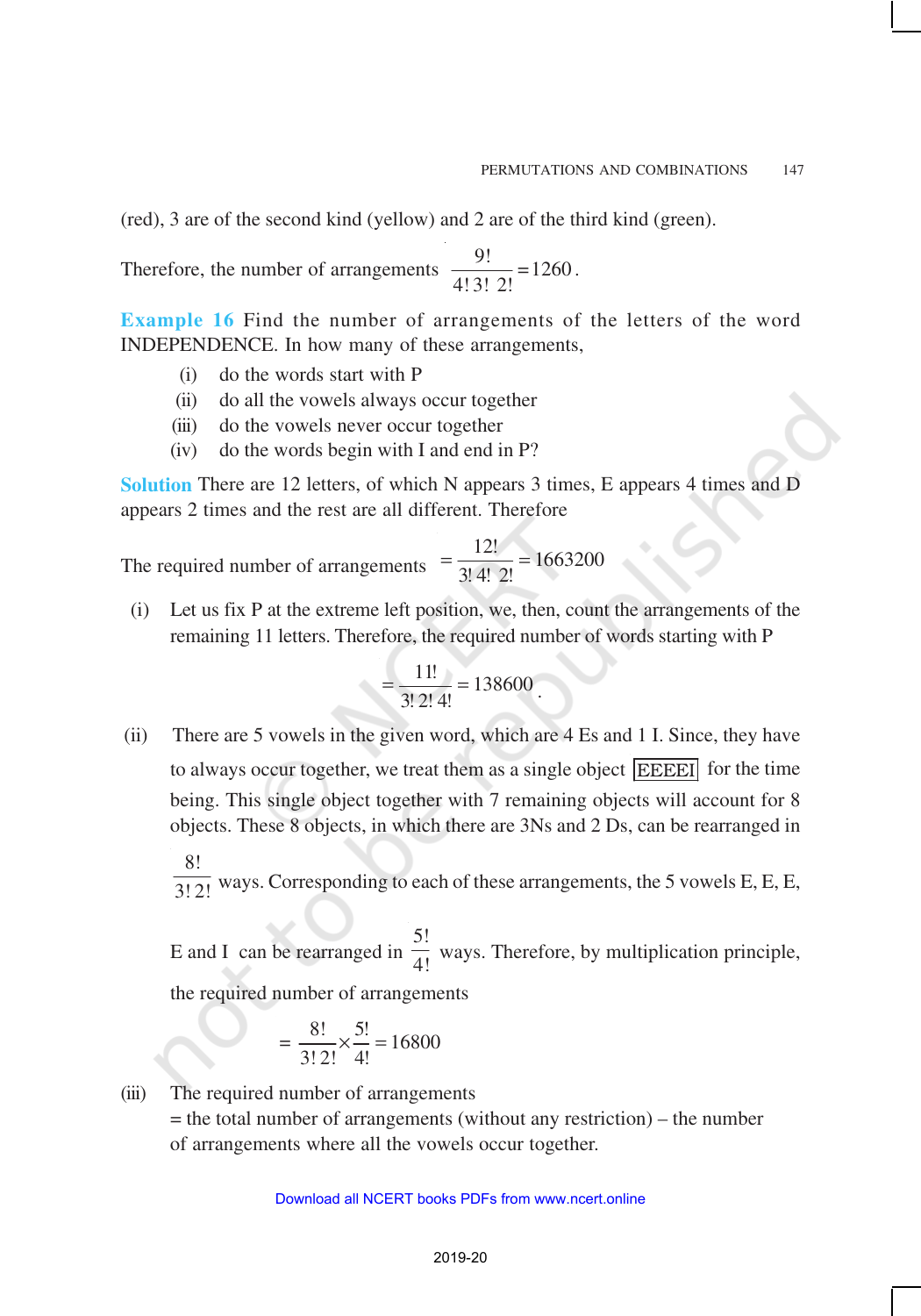### $= 1663200 - 16800 = 1646400$

(iv) Let us fix I and P at the extreme ends (I at the left end and P at the right end). We are left with 10 letters.

Hence, the required number of arrangements

$$
=\frac{10!}{3!\ 2!\ 4!} = 12600
$$

# **EXERCISE 7.3**

- **1.** How many 3-digit numbers can be formed by using the digits 1 to 9 if no digit is repeated?
- **2.** How many 4-digit numbers are there with no digit repeated?
- **3.** How many 3-digit even numbers can be made using the digits 1, 2, 3, 4, 6, 7, if no digit is repeated?
- **4.** Find the number of 4-digit numbers that can be formed using the digits 1, 2, 3, 4, 5 if no digit is repeated. How many of these will be even?
- **5.** From a committee of 8 persons, in how many ways can we choose a chairman and a vice chairman assuming one person can not hold more than one position?

6. Find *n* if 
$$
{}^{n-1}P_3
$$
:  ${}^{n}P_4 = 1 : 9$ .

7. Find r if (i) 
$$
{}^5P_r = 2 {}^6P_{r-1}
$$
 (ii)  ${}^5P_r = {}^6P_{r-1}$ 

**8.** How many words, with or without meaning, can be formed using all the letters of the word EQUATION, using each letter exactly once?

.

- **9.** How many words, with or without meaning can be made from the letters of the word MONDAY, assuming that no letter is repeated, if.
	- (i) 4 letters are used at a time, (ii) all letters are used at a time,
	- (iii) all letters are used but first letter is a vowel?
- **10.** In how many of the distinct permutations of the letters in MISSISSIPPI do the four I's not come together?
- **11.** In how many ways can the letters of the word PERMUTATIONS be arranged if the
	- (i) words start with P and end with S, (ii) vowels are all together,
	- (iii) there are always 4 letters between P and S?

# **7.4 Combinations**

Let us now assume that there is a group of  $3$  lawn tennis players  $X$ ,  $Y$ ,  $Z$ . A team consisting of 2 players is to be formed. In how many ways can we do so? Is the team of X and Y different from the team of Y and X ? Here, order is not important. In fact, there are only 3 possible ways in which the team could be constructed.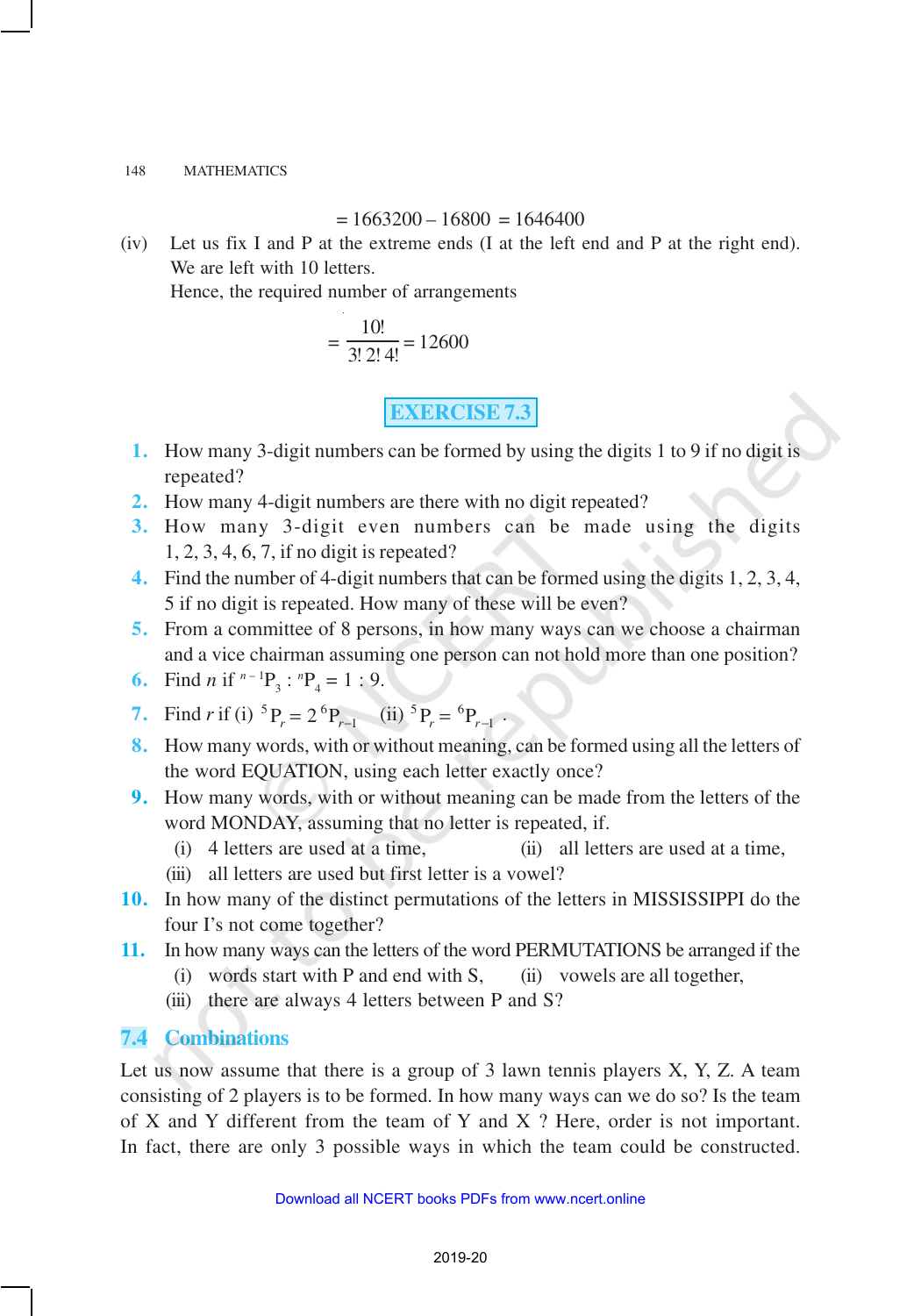



These are XY, YZ and ZX (Fig 7.3).

Here, each selection is called a *combination of 3 different objects taken 2 at a time*. In a combination, the order is not important.

Now consider some more illustrations.

Twelve persons meet in a room and each shakes hand with all the others. How do we determine the number of hand shakes. X shaking hands with Y and Y with X will not be two different hand shakes. Here, order is not important. There will be as many hand shakes as there are combinations of 12 different things taken 2 at a time.

Seven points lie on a circle. How many chords can be drawn by joining these points pairwise? There will be as many chords as there are combinations of 7 different things taken 2 at a time.

Now, we obtain the formula for finding the number of combinations of *n* different objects taken *r* at a time, denoted by  ${}^nC_r$ .

Suppose we have 4 different objects A, B, C and D. Taking 2 at a time, if we have to make combinations, these will be AB, AC, AD, BC, BD, CD. Here, AB and BA are the same combination as order does not alter the combination. This is why we have not included BA, CA, DA, CB, DB and DC in this list. There are as many as 6 combinations of 4 different objects taken 2 at a time, i.e.,  ${}^4C_2 = 6$ .

Corresponding to each combination in the list, we can arrive at 2! permutations as 2 objects in each combination can be rearranged in 2! ways. Hence, the number of permutations =  ${}^4C_2 \times 2!$ .

On the other hand, the number of permutations of 4 different things taken 2 at a time =  ${}^{4}P_{2}$ .

Therefore 
$$
{}^4P_2 = {}^4C_2 \times 2!
$$
 or  $\frac{4!}{(4-2)! \cdot 2!} = {}^4C_2$ 

Now, let us suppose that we have 5 different objects A, B, C, D, E. Taking 3 at a time, if we have to make combinations, these will be ABC, ABD, ABE, BCD, BCE, CDE, ACE, ACD, ADE, BDE. Corresponding to each of these  ${}^5C_3$  combinations, there are 3! permutations, because, the three objects in each combination can be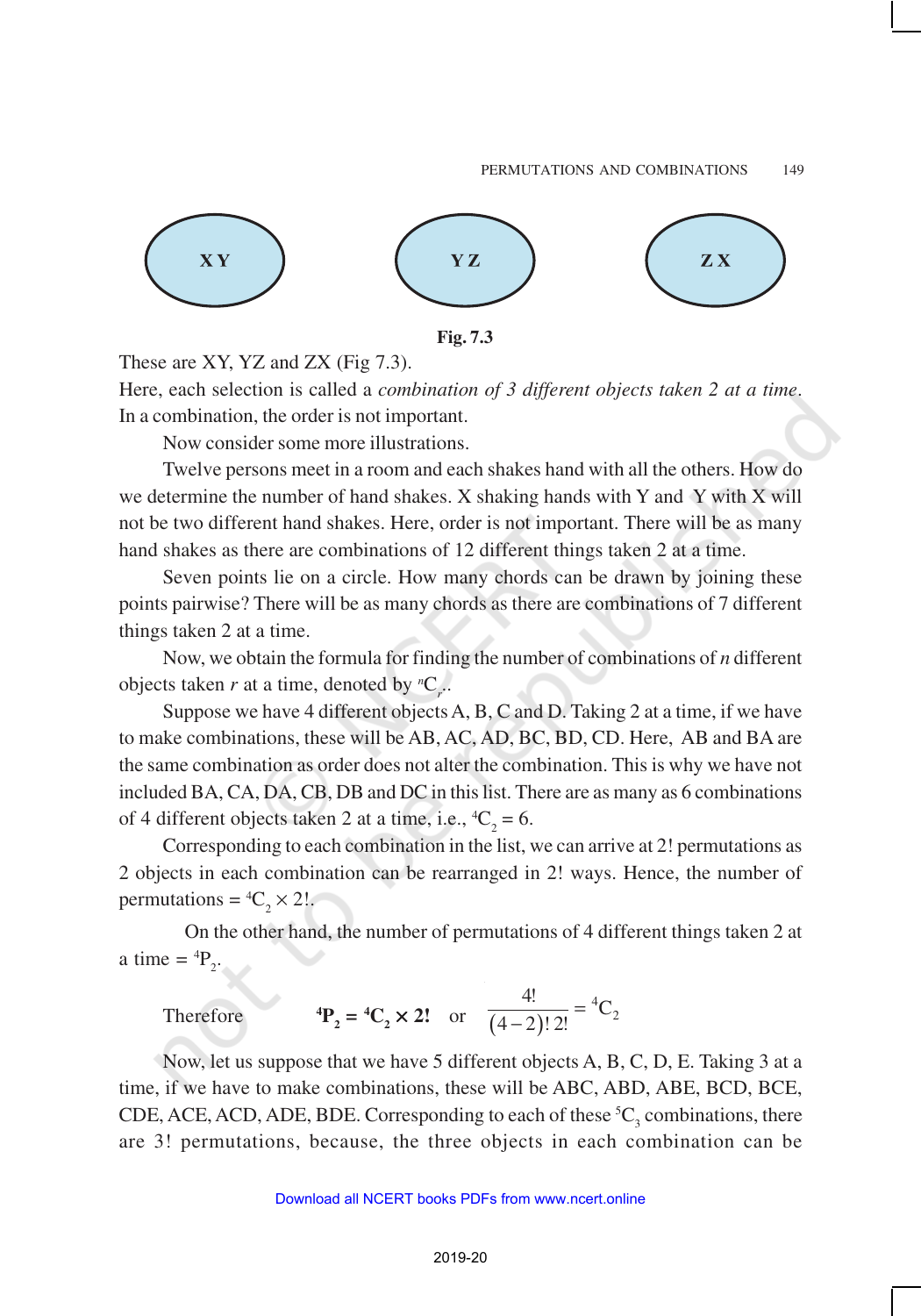rearranged in 3 ! ways. Therefore, the total of permutations =  ${}^5C_3 \times 3!$ 

Therefore 
$$
{}^5P_3 = {}^5C_3 \times 3!
$$
 or  $\frac{5!}{(5-3)! \ 3!} = {}^5C_3$ 

These examples suggest the following theorem showing relationship between permutaion and combination:

**Theorem 5**  $^{n}P_{r} = {}^{n}C_{r}$   $r!$ ,  $0 < r \leq n$ .

**Proof** Corresponding to each combination of  ${}^nC_r$ , we have r! permutations, because *r* objects in every combination can be rearranged in *r* ! ways.

Hence, the total number of permutations of *n* different things taken *r* at a time

is  ${}^nC_r \times r!$ . On the other hand, it is  ${}^nP_r$ . Thus

$$
{}^{n}P_{r} = {}^{n}C_{r} \times r!, \ 0 < r \leq n.
$$

**Remarks** 1. From above 
$$
\frac{n!}{(n-r)!} = {}^nC_r \times r!
$$
, i.e.,  ${}^nC_r = \frac{n!}{r!(n-r)!}$ .

In particular, if  $r = n$ ,  $C_n = \frac{n!}{n!} = 1$ ! 0!  $^nC_n$ *n*  $=\frac{n!}{n! \ 0!} = 1$ .

**2.** We define  ${}^nC_0 = 1$ , i.e., the number of combinations of *n* different things taken nothing at all is considered to be 1. Counting combinations is merely counting the number of ways in which some or all objects at a time are selected. Selecting nothing at all is the same as leaving behind all the objects and we know that there is only one way of doing so. This way we define  ${}^nC_0 = 1$ .

3. As 
$$
\frac{n!}{0!(n-0)!} = 1 = {}^{n}C_0
$$
, the formula  ${}^{n}C_r = \frac{n!}{r!(n-r)!}$  is applicable for  $r = 0$  also.

Hence

$$
{}^{n}C_{r} = \frac{n!}{r! (n-r)!}, 0 \le r \le n.
$$
  
4.  ${}^{n}C_{n-r} = \frac{n!}{(n-r)!(n-(n-r))!} = \frac{n!}{(n-r)!r!} = {}^{n}C_{r},$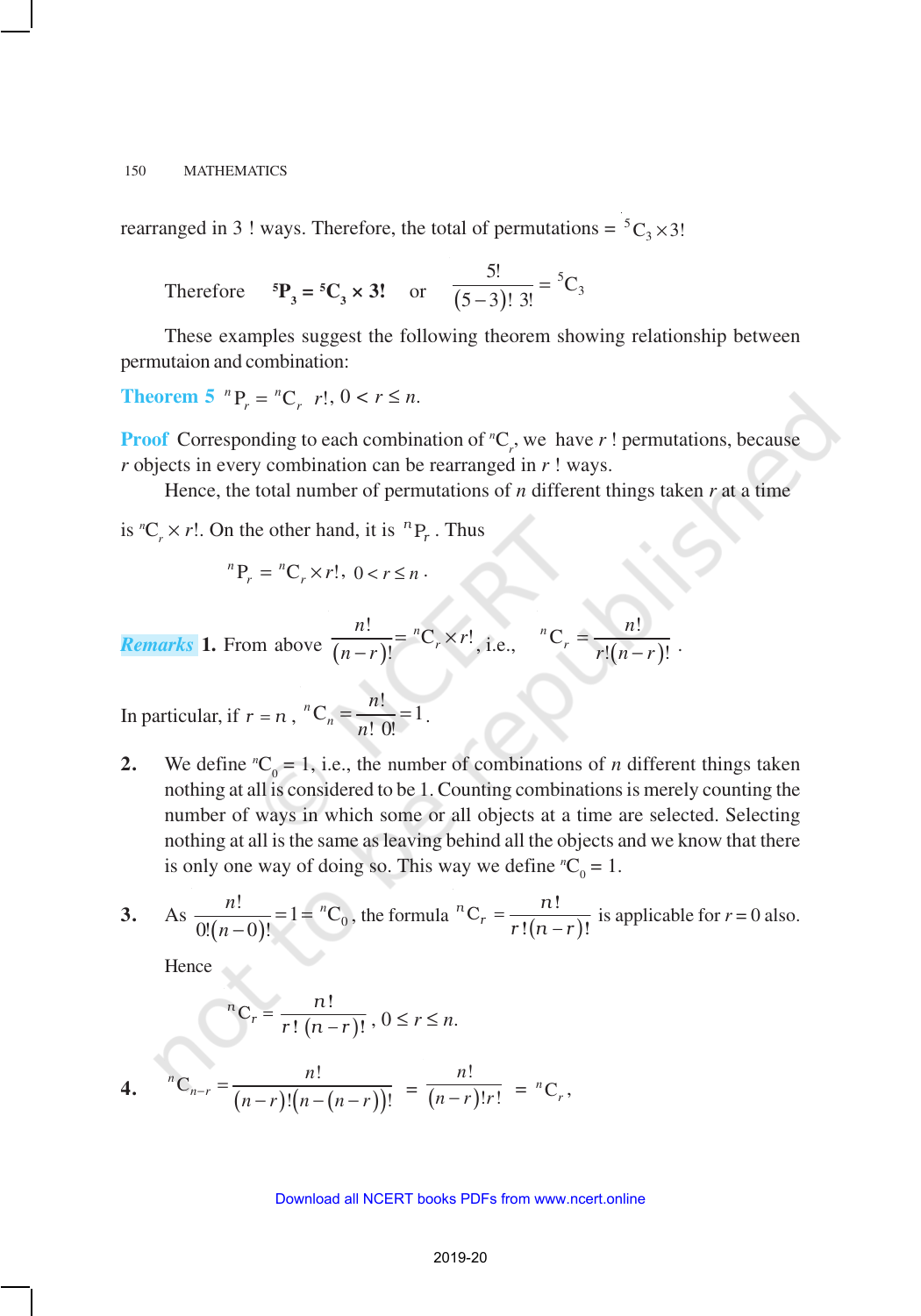*r*

i.e., selecting *r* objects out of *n* objects is same as rejecting  $(n - r)$  objects.

5. 
$$
{}^nC_a = {}^nC_b \Rightarrow a = b
$$
 or  $a = n - b$ , i.e.,  $n = a + b$   
**Theorem 6**  ${}^nC_r + {}^nC_{r-1} = {}^{n+1}C_r$ 

**Proof** We have 
$$
{}^{n}C_{r} + {}^{n}C_{r-1} = \frac{n!}{r!(n-r)!} + \frac{n!}{(r-1)!(n-r+1)!}
$$

$$
= \frac{n!}{r \times (r-1)!(n-r)!} + \frac{n!}{(r-1)!(n-r+1)(n-r)!}
$$

$$
= \frac{n!}{(r-1)!(n-r)!} \left[ \frac{1}{r} + \frac{1}{n-r+1} \right]
$$

$$
= \frac{n!}{(r-1)!(n-r)!} \times \frac{n-r+1+r}{r(n-r+1)} = \frac{(n+1)!}{r!(n+1-r)!} = {}^{n+1}C
$$

**Example 17** If  ${}^nC_9 = {}^nC_8$ , find  ${}^nC_{17}$ .

**Solution** We have  ${}^nC_9 = {}^nC_8$ 

i.e., 
$$
\frac{n!}{9!(n-9)!} = \frac{n!}{(n-8)! \, 8!}
$$

or

1 1 9  $n-8$ = − or *n* – 8 = 9 or *n* = 17

Therefore  ${}^{n}C_{17} = {}^{17}C_{17} = 1$ .

**Example 18** A committee of 3 persons is to be constituted from a group of 2 men and 3 women. In how many ways can this be done? How many of these committees would consist of 1 man and 2 women?

**Solution** Here, order does not matter. Therefore, we need to count combinations. There will be as many committees as there are combinations of 5 different persons

taken 3 at a time. Hence, the required number of ways = 
$$
{}^5C_3 = \frac{5!}{3!2!} = \frac{4 \times 5}{2} = 10
$$
.

Now, 1 man can be selected from 2 men in  ${}^2C_1$  ways and 2 women can be selected from 3 women in  ${}^3C_2$  ways. Therefore, the required number of committees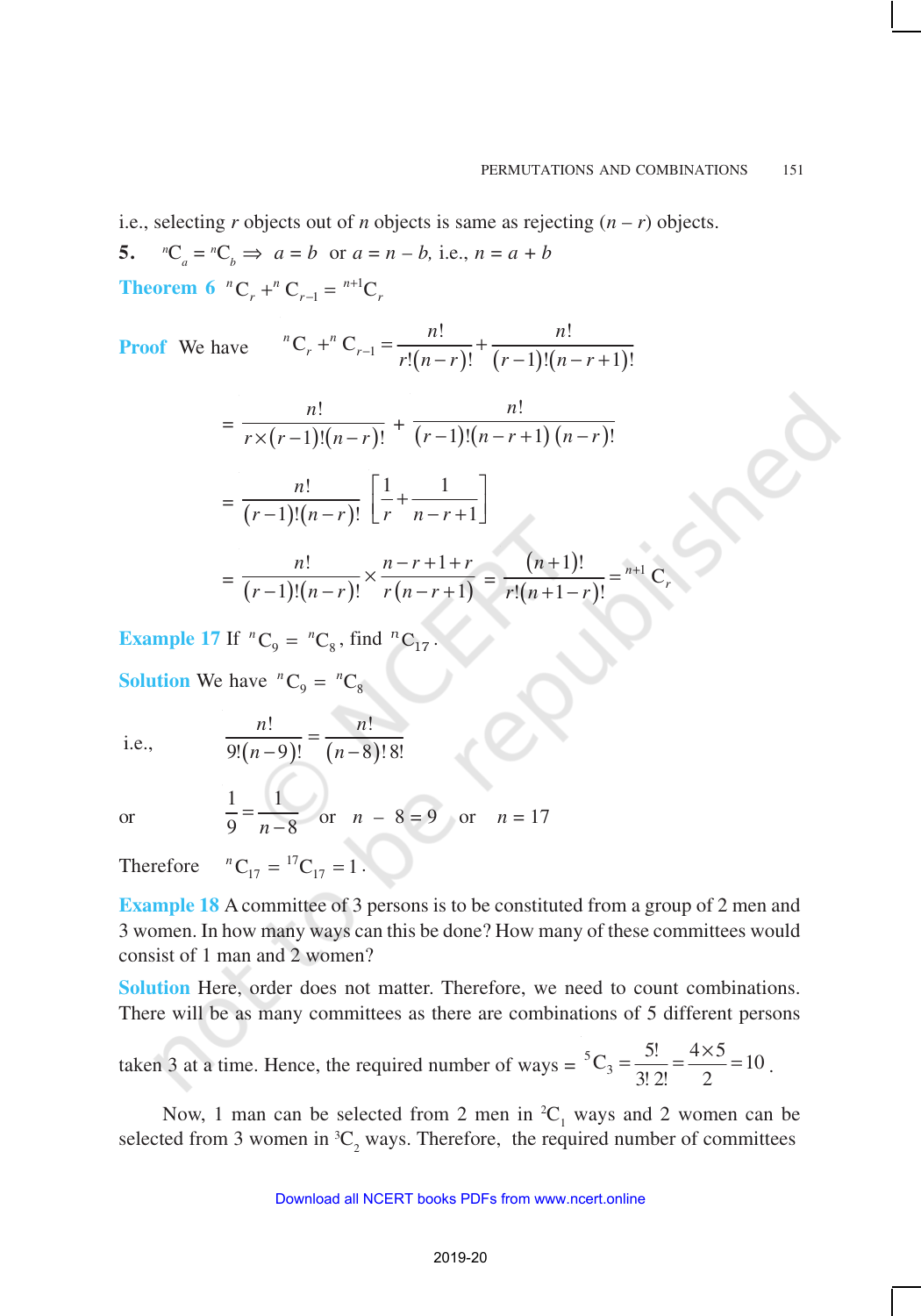$$
= {}^{2}C_{1} \times {}^{3}C_{2} = \frac{2!}{1! \ 1!} \times \frac{3!}{2! \ 1!} = 6.
$$

**Example 19** What is the number of ways of choosing 4 cards from a pack of 52 playing cards? In how many of these

- (i) four cards are of the same suit,
- (ii) four cards belong to four different suits,
- (iii) are face cards,
- (iv) two are red cards and two are black cards,
- (v) cards are of the same colour?

**Solution** There will be as many ways of choosing 4 cards from 52 cards as there are combinations of 52 different things, taken 4 at a time. Therefore

The required number of ways = 
$$
{}^{52}C_4 = \frac{52!}{4! \cdot 48!} = \frac{49 \times 50 \times 51 \times 52}{2 \times 3 \times 4}
$$
  
= 270725

 (i) There are four suits: diamond, club, spade, heart and there are 13 cards of each suit. Therefore, there are  ${}^{13}C_4$  ways of choosing 4 diamonds. Similarly, there are <sup>13</sup>C<sub>4</sub> ways of choosing 4 clubs, <sup>13</sup>C<sub>4</sub> ways of choosing 4 spades and <sup>13</sup>C<sub>4</sub> ways of choosing 4 hearts. Therefore

The required number of ways =  ${}^{13}C_4 + {}^{13}C_4 + {}^{13}C_4 + {}^{13}C_4$ .

$$
= 4 \times \frac{13!}{4! \ 9!} = 2860
$$

(ii) There are13 cards in each suit.

Therefore, there are  $^{13}C_1$  ways of choosing 1 card from 13 cards of diamond,  $^{13}C_1$  ways of choosing 1 card from 13 cards of hearts,  $^{13}C_1$  ways of choosing 1 card from 13 cards of clubs,  ${}^{13}C_1$  ways of choosing 1 card from 13 cards of spades. Hence, by multiplication principle, the required number of ways

$$
{}^{13}C_1 \times {}^{13}C_1 \times {}^{13}C_1 \times {}^{13}C_1 = 13^4
$$

(iii) There are 12 face cards and 4 are to be selected out of these 12 cards. This can be

done in <sup>12</sup>C<sub>4</sub> ways. Therefore, the required number of ways =  $\frac{12!}{4!8!}$  = 495  $\frac{12}{4!}$  = 495.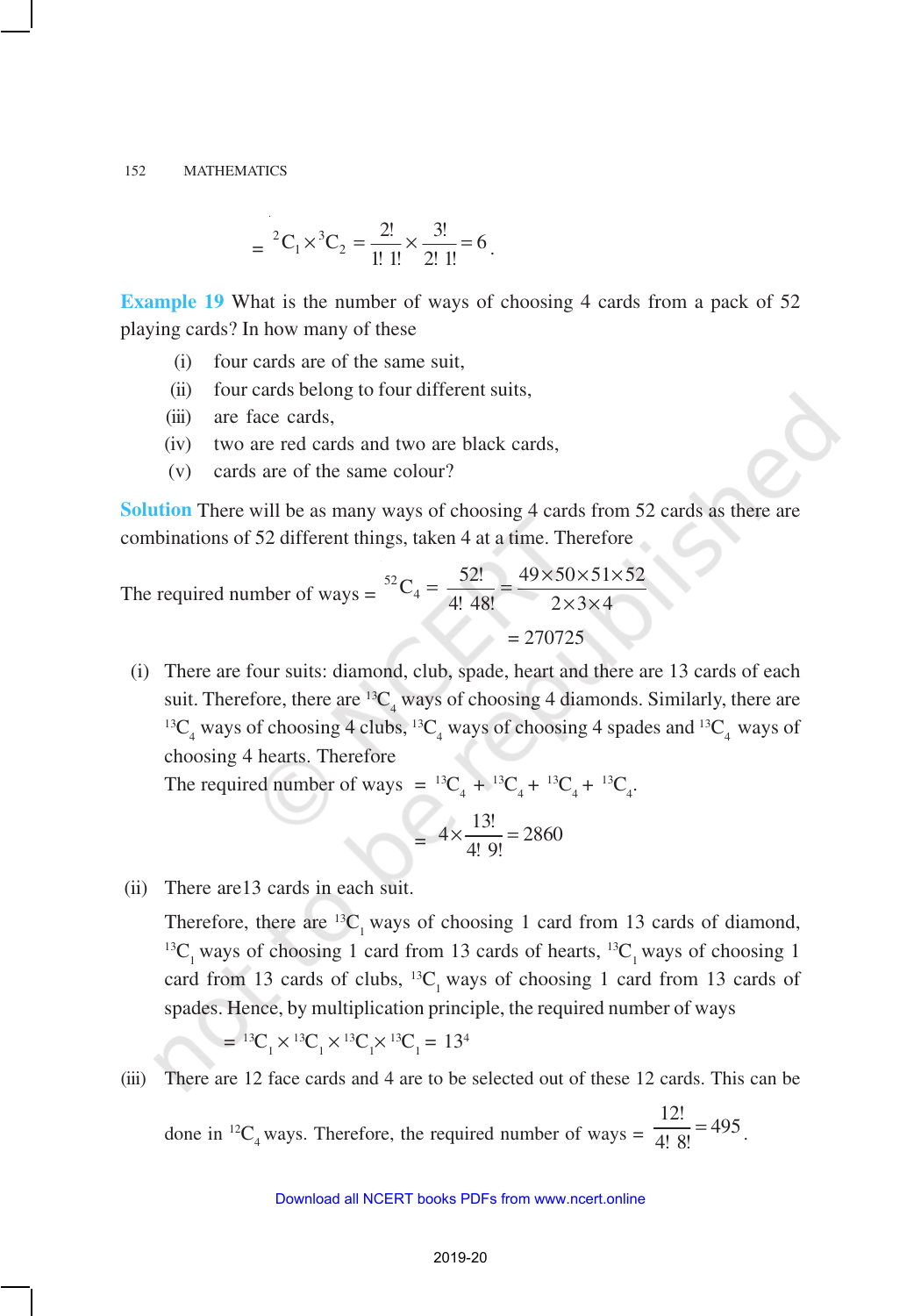(iv) There are 26 red cards and 26 black cards. Therefore, the required number of ways =  ${}^{26}C_2 \times {}^{26}C_2$ 

$$
= \left(\frac{26!}{2! \ 24!}\right)^2 = (325)^2 = 105625
$$

(v) 4 red cards can be selected out of 26 red cards in  $^{26}C_4$  ways. 4 black cards can be selected out of 26 black cards in  $^{26}C_4$ ways.

Therefore, the required number of ways =  ${}^{26}C_4$  +  ${}^{26}C_4$ 

$$
= 2 \times \frac{26!}{4! \ 22!} = 29900.
$$

**EXERCISE 7.4**

- **1.** If  ${}^nC_8 = {}^nC_2$ , find  ${}^nC_2$ .
- **2.** Determine *n* if
	- (i)  ${}^{2n}C_3$ :  ${}^{n}C_3 = 12 : 1$  (ii)  ${}^{2n}C_3$ :  ${}^{n}C_3 = 11 : 1$
- **3.** How many chords can be drawn through 21 points on a circle?
- **4.** In how many ways can a team of 3 boys and 3 girls be selected from 5 boys and 4 girls?
- **5.** Find the number of ways of selecting 9 balls from 6 red balls, 5 white balls and 5 blue balls if each selection consists of 3 balls of each colour.
- **6.** Determine the number of 5 card combinations out of a deck of 52 cards if there is exactly one ace in each combination.
- **7.** In how many ways can one select a cricket team of eleven from 17 players in which only 5 players can bowl if each cricket team of 11 must include exactly 4 bowlers?
- **8.** A bag contains 5 black and 6 red balls. Determine the number of ways in which 2 black and 3 red balls can be selected.
- **9.** In how many ways can a student choose a programme of 5 courses if 9 courses are available and 2 specific courses are compulsory for every student?

## *Miscellaneous Examples*

**Example 20** How many words, with or without meaning, each of 3 vowels and 2 consonants can be formed from the letters of the word INVOLUTE ?

**Solution** In the word INVOLUTE, there are 4 vowels, namely, I,O,E,Uand 4 consonants, namely, N, V, L and T.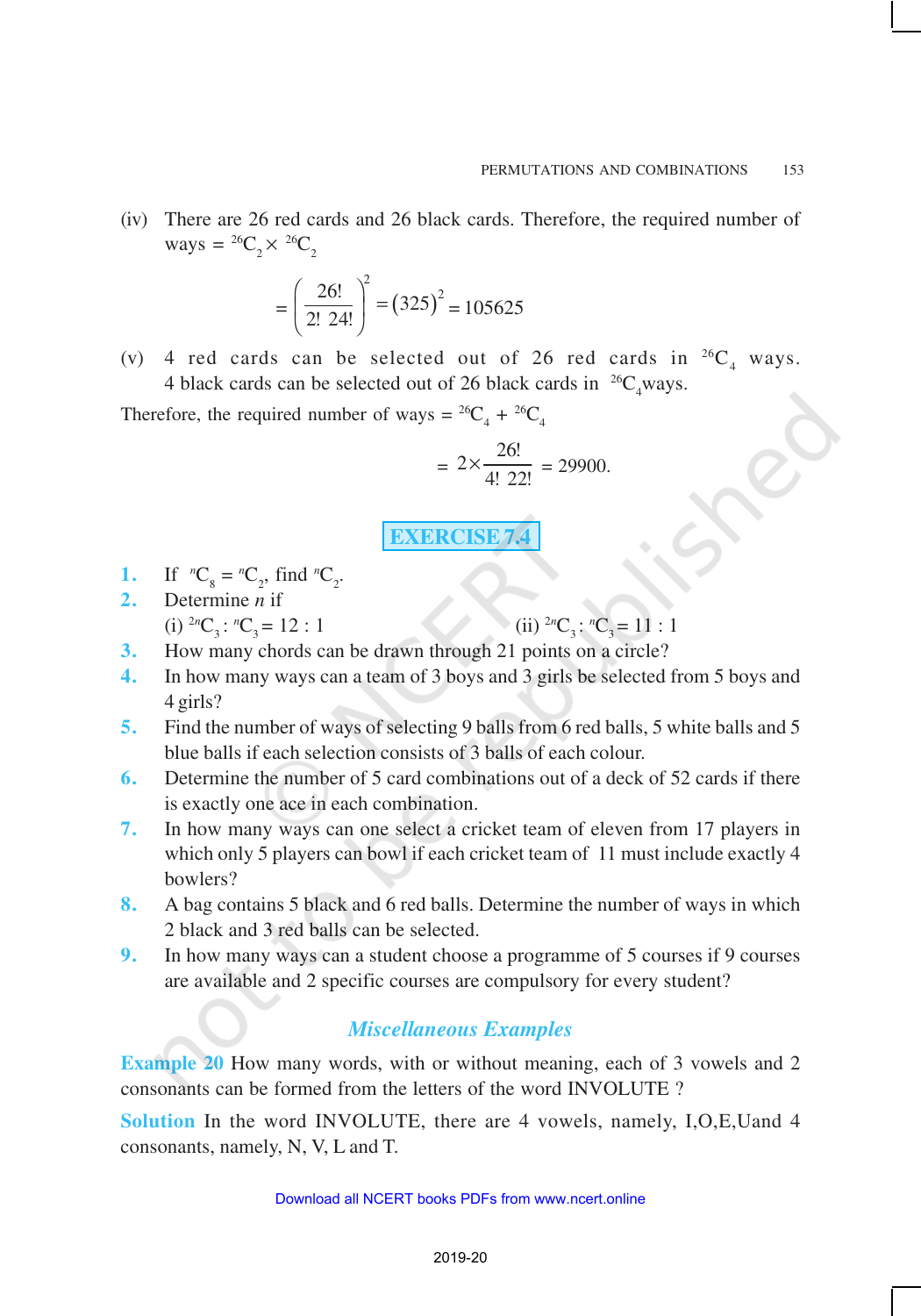The number of ways of selecting 3 vowels out of  $4 = {}^{4}C_{3} = 4$ .

The number of ways of selecting 2 consonants out of  $4 = {}^{4}C_{2} = 6$ .

Therefore, the number of combinations of 3 vowels and 2 consonants is  $4 \times 6 = 24.$ 

Now, each of these 24 combinations has 5 letters which can be arranged among themselves in 5 ! ways. Therefore, the required number of different words is  $24 \times 5! = 2880.$ 

**Example 21** A group consists of 4 girls and 7 boys. In how many ways can a team of 5 members be selected if the team has (i) no girl ? (ii) at least one boy and one girl ? (iii) at least 3 girls ?

**Solution** (i) Since, the team will not include any girl, therefore, only boys are to be selected. 5 boys out of 7 boys can be selected in  ${}^{7}C_{5}$  ways. Therefore, the required

number of ways 
$$
= {}^7C_5 = \frac{7!}{5! \cdot 2!} = \frac{6 \times 7}{2} = 21
$$

- (ii) Since, at least one boy and one girl are to be there in every team. Therefore, the team can consist of
	- (a) 1 boy and 4 girls (b) 2 boys and 3 girls
	- (c)  $3$  boys and  $2$  girls (d)  $4$  boys and  $1$  girl.

1 boy and 4 girls can be selected in  ${}^{7}C_{1} \times {}^{4}C_{4}$  ways.

2 boys and 3 girls can be selected in  ${}^{7}C_{2} \times {}^{4}C_{3}$  ways.

3 boys and 2 girls can be selected in  ${}^{7}C_{3} \times {}^{4}C_{2}$  ways.

4 boys and 1 girl can be selected in  ${}^{7}C_{4} \times {}^{4}C_{1}$  ways.

Therefore, the required number of ways

$$
= {}^{7}C_{1} \times {}^{4}C_{4} + {}^{7}C_{2} \times {}^{4}C_{3} + {}^{7}C_{3} \times {}^{4}C_{2} + {}^{7}C_{4} \times {}^{4}C_{1}
$$
  
= 7 + 84 + 210 + 140 = 441

(iii) Since, the team has to consist of at least 3 girls, the team can consist of (a) 3 girls and 2 boys, or (b) 4 girls and 1 boy.

Note that the team cannot have all 5 girls, because, the group has only 4 girls.

3 girls and 2 boys can be selected in  ${}^4C_3 \times {}^7C_2$  ways.

4 girls and 1 boy can be selected in  ${}^4C_4 \times {}^7C_1$  ways.

Therefore, the required number of ways

 $= {}^4C_3 \times {}^7C_2 + {}^4C_4 \times {}^7C_1 = 84 + 7 = 91$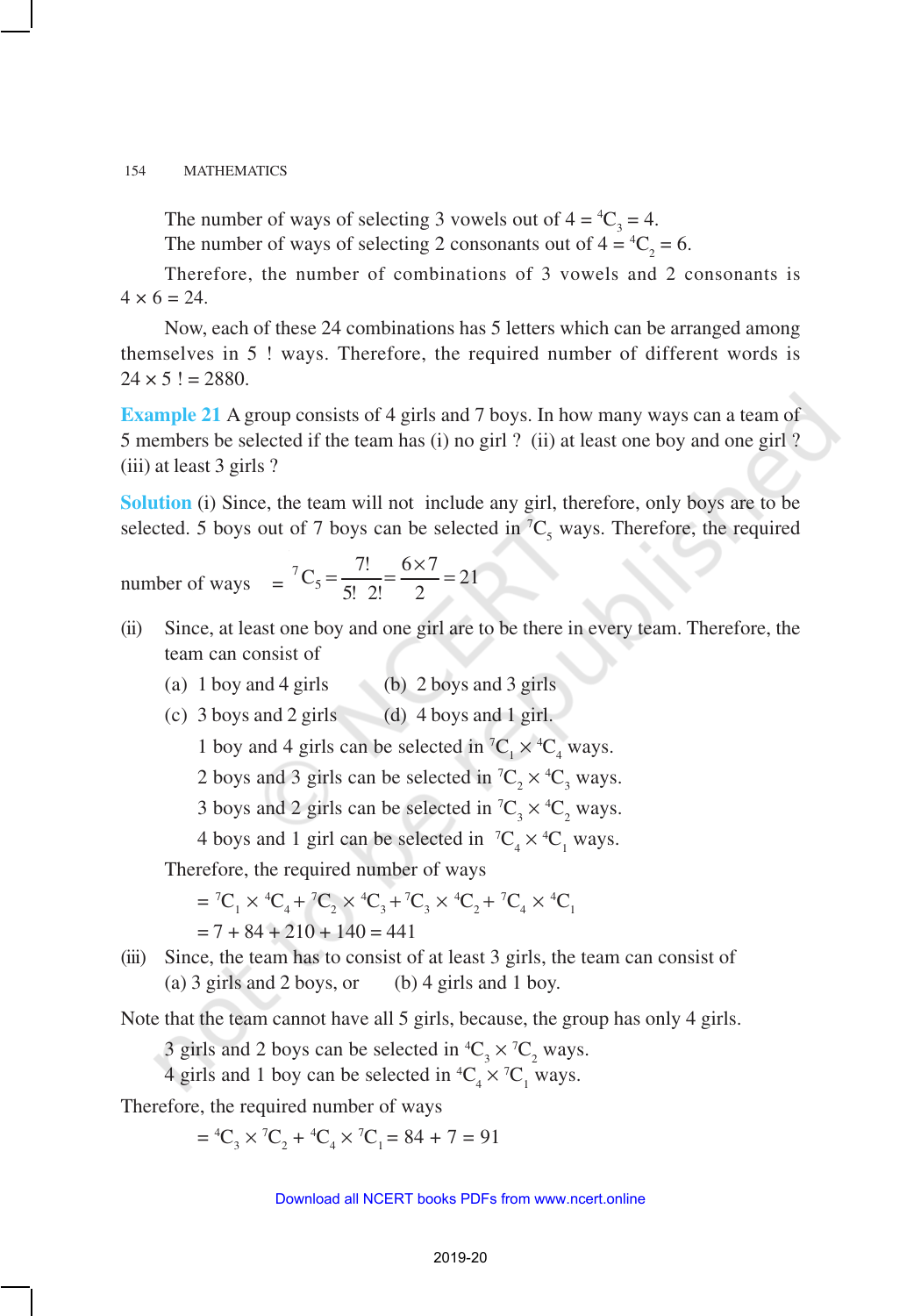**Example 22** Find the number of words with or without meaning which can be made using all the letters of the word AGAIN. If these words are written as in a dictionary, what will be the  $50<sup>th</sup>$  word?

**Solution** There are 5 letters in the word AGAIN, in which A appears 2 times. Therefore,

the required number of words =  $\frac{5!}{2!}$  = 60  $\frac{3!}{2!} = 60$ .

To get the number of words starting with A, we fix the letter A at the extreme left position, we then rearrange the remaining 4 letters taken all at a time. There will be as many arrangements of these 4 letters taken 4 at a time as there are permutations of 4 different things taken 4 at a time. Hence, the number of words starting with

 $A = 4! = 24$ . Then, starting with G, the number of words 4!  $=\frac{4!}{2!}$  = 12 as after placing G

at the extreme left position, we are left with the letters A, A, I and N. Similarly, there are 12 words starting with the next letter I. Total number of words so far obtained  $= 24 + 12 + 12 = 48.$ 

The 49<sup>th</sup> word is NAAGI. The 50<sup>th</sup> word is NAAIG.

**Example 23** How many numbers greater than 1000000 can be formed by using the digits 1, 2, 0, 2, 4, 2, 4?

**Solution** Since, 1000000 is a 7-digit number and the number of digits to be used is also 7. Therefore, the numbers to be counted will be 7-digit only. Also, the numbers have to be greater than 1000000, so they can begin either with 1, 2 or 4.

The number of numbers beginning with  $1 =$ 6!  $4 \times 5 \times 6$  $3! 2! 2$  $=\frac{4 \times 5 \times 6}{2}$  = 60, as when 1 is

fixed at the extreme left position, the remaining digits to be rearranged will be 0, 2, 2, 2, 4, 4, in which there are 3, 2*s* and 2, 4*s*.

Total numbers begining with 2

$$
= \frac{6!}{2! \cdot 2!} = \frac{3 \times 4 \times 5 \times 6}{2} = 180
$$

and total numbers begining with  $4 = \frac{6!}{2!} = 4 \times 5 \times 6$  $=\frac{8!}{3!}$  = 4×5×6 = 120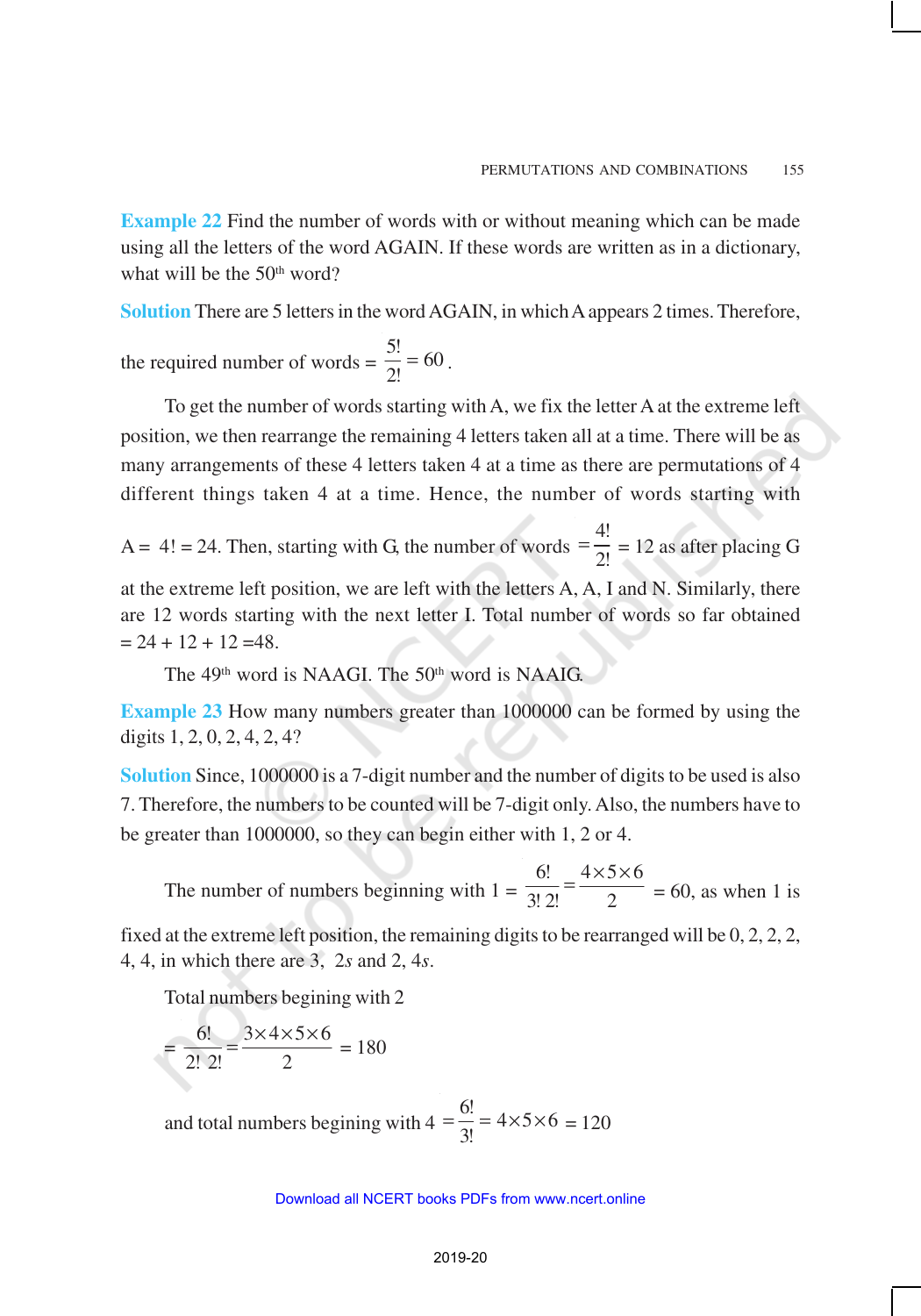Therefore, the required number of numbers =  $60 + 180 + 120 = 360$ .

### **Alternative Method**

The number of 7-digit arrangements, clearly,  $\frac{7!}{3!2!}$  = 420  $\frac{1}{3! \ 2!}$  = 420. But, this will include those numbers also, which have 0 at the extreme left position. The number of such arrangements 6!  $\overline{3! \ 2!}$  (by fixing 0 at the extreme left position) = 60.

Therefore, the required number of numbers =  $420 - 60 = 360$ .

**Note** If one or more than one digits given in the list is repeated, it will be understood that in any number, the digits can be used as many times as is given in the list, e.g., in the above example 1 and 0 can be used only once whereas 2 and 4 can be used 3 times and 2 times, respectively.

**Example 24** In how many ways can 5 girls and 3 boys be seated in a row so that no two boys are together?

**Solution** Let us first seat the 5 girls. This can be done in 5! ways. For each such arrangement, the three boys can be seated only at the cross marked places.

### $\times$  G  $\times$  G  $\times$  G  $\times$  G  $\times$ .

There are 6 cross marked places and the three boys can be seated in  ${}^{6}P_2$  ways. Hence, by multiplication principle, the total number of ways

> = 5!  $\times$  <sup>6</sup>P<sub>3</sub> = 5! $\times \frac{6!}{3!}$ 3!  $= 4 \times 5 \times 2 \times 3 \times 4 \times 5 \times 6 = 14400.$

## *Miscellaneous Exercise on Chapter 7*

- **1.** How many words, with or without meaning, each of 2 vowels and 3 consonants can be formed from the letters of the word DAUGHTER ?
- **2.** How many words, with or without meaning, can be formed using all the letters of the word EQUATION at a time so that the vowels and consonants occur together?
- **3.** A committee of 7 has to be formed from 9 boys and 4 girls. In how many ways can this be done when the committee consists of:

(i) exactly 3 girls ? (ii) atleast 3 girls ? (iii) atmost 3 girls ?

**4.** If the different permutations of all the letter of the word EXAMINATION are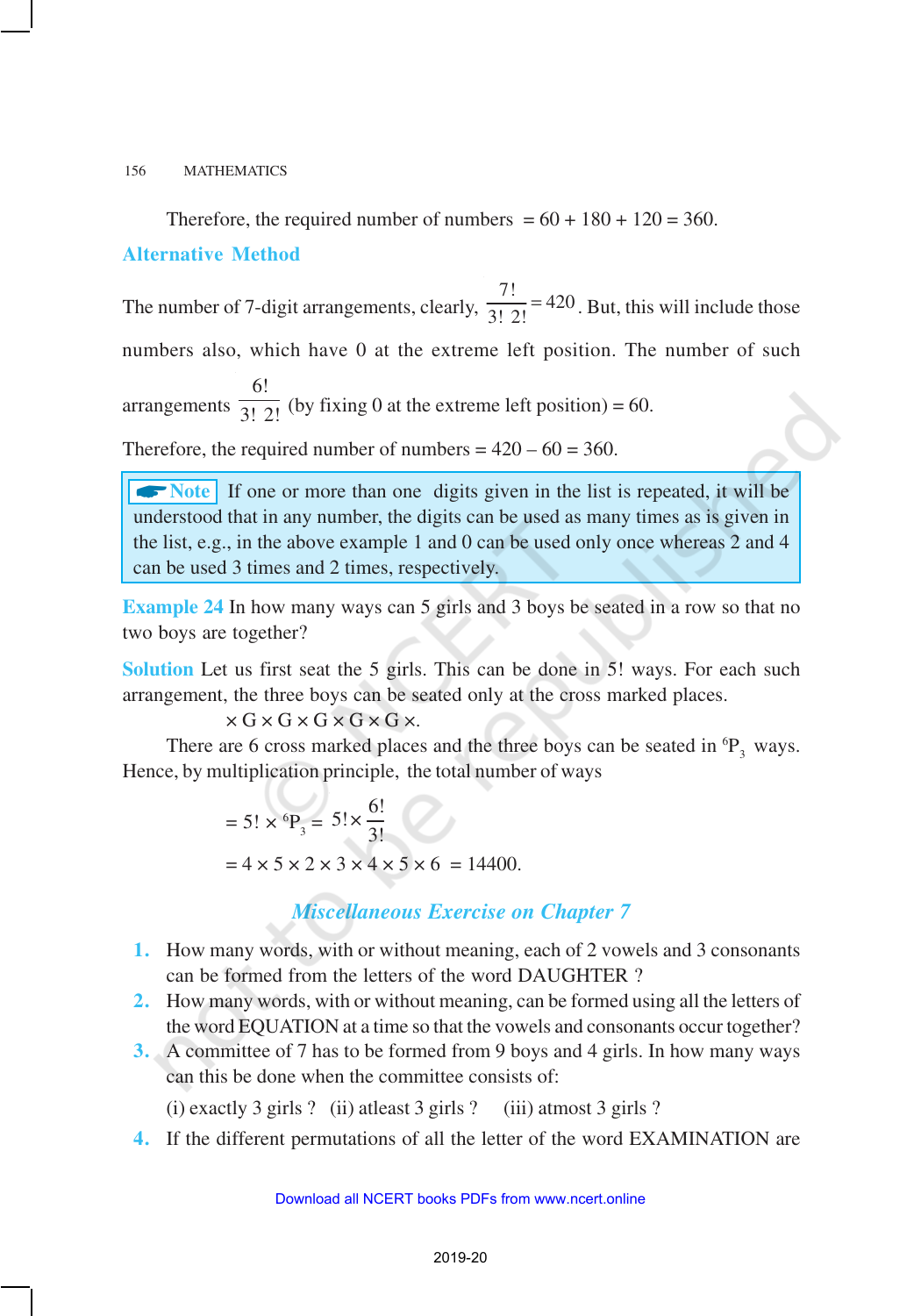listed as in a dictionary, how many words are there in this list before the first word starting with E ?

- **5.** How many 6-digit numbers can be formed from the digits 0, 1, 3, 5, 7 and 9 which are divisible by 10 and no digit is repeated ?
- **6.** The English alphabet has 5 vowels and 21 consonants. How many words with two different vowels and 2 different consonants can be formed from the alphabet ?
- **7.** In an examination, a question paper consists of 12 questions divided into two parts i.e., Part I and Part II, containing 5 and 7 questions, respectively. A student is required to attempt 8 questions in all, selecting at least 3 from each part. In how many ways can a student select the questions ?
- **8.** Determine the number of 5-card combinations out of a deck of 52 cards if each selection of 5 cards has exactly one king.
- **9.** It is required to seat 5 men and 4 women in a row so that the women occupy the even places. How many such arrangements are possible ?
- **10.** From a class of 25 students, 10 are to be chosen for an excursion party. There are 3 students who decide that either all of them will join or none of them will join. In how many ways can the excursion party be chosen ?
- **11.** In how many ways can the letters of the word ASSASSINATION be arranged so that all the S's are together ?

## *Summary*

- ®*Fundamental principle of counting* If an event can occur in *m* different ways, following which another event can occur in *n* different ways, then the total number of occurrence of the events in the given order is  $m \times n$ .
- $\blacklozenge$  The number of permutations of *n* different things taken *r* at a time, where

repetition is not allowed, is denoted by  ${}^{n}P_{r}$  and is given by  ${}^{n}P_{r}$  = !  $(n-r)!$ *n*  $\frac{n-r}{r}$ .

where  $0 \le r \le n$ .

$$
\bullet n! = 1 \times 2 \times 3 \times ... \times n
$$

$$
n! = n \times (n-1)!
$$

The number of permutations of  $n$  different things, taken  $r$  at a time, where repeatition is allowed, is *n r* .

The number of permutations of *n* objects taken all at a time, where  $p_1$  objects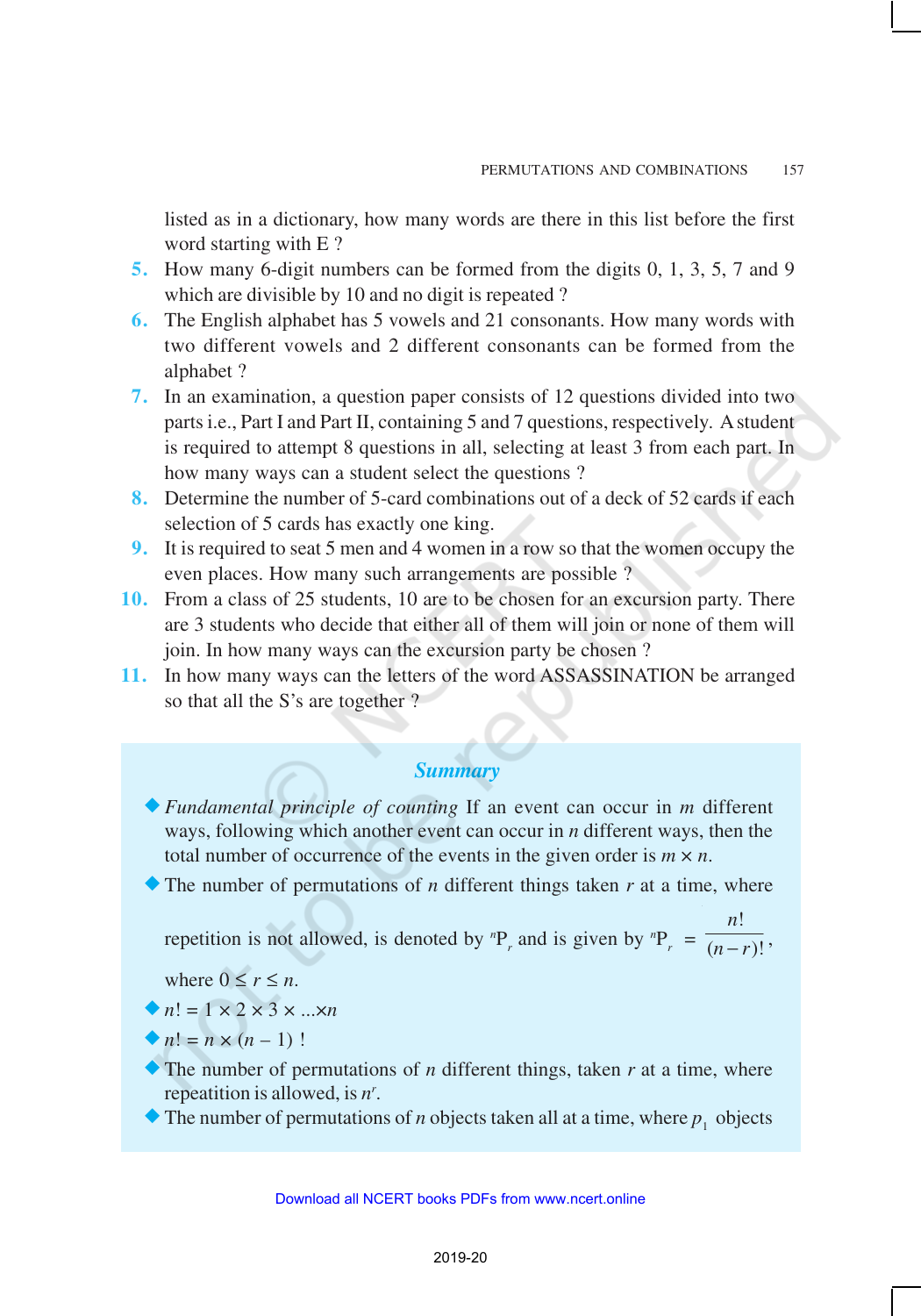are of first kind,  $p_2$  objects are of the second kind, ...,  $p_k$  objects are of the  $k^{\text{th}}$ 

kind and rest, if any, are all different is  $\overline{p_1! \, p_2}$ !  $: p_2 \dots p_k!$ *n*  $\overline{p_1! \ p_2! \dots p_k!}$ .

®The number of combinations of *n* different things taken *r* at a time, denoted by

<sup>*n*</sup>C<sub>*r*</sub>, is given by <sup>*n*</sup>C<sub>*r*</sub> = 
$$
= \frac{n!}{r!(n-r)!}, 0 \le r \le n.
$$

### *Historical Note*

The concepts of permutations and combinations can be traced back to the advent of Jainism in India and perhaps even earlier. The credit, however, goes to the Jains who treated its subject matter as a self-contained topic in mathematics, under the name *Vikalpa*.

Among the Jains, *Mahavira*, (around 850) is perhaps the world's first mathematician credited with providing the general formulae for permutations and combinations.

In the 6th century B.C., *Sushruta,* in his medicinal work, *Sushruta Samhita*, asserts that 63 combinations can be made out of 6 different tastes, taken one at a time, two at a time, etc. *Pingala*, a Sanskrit scholar around third century B.C., gives the method of determining the number of combinations of a given number of letters, taken one at a time, two at a time, etc. in his work *Chhanda Sutra*. *Bhaskaracharya* (born 1114) treated the subject matter of permutations and combinations under the name *Anka Pasha* in his famous work *Lilavati.* In addition to the general formulae for *<sup>n</sup>*C*<sup>r</sup>* and *<sup>n</sup>*P*<sup>r</sup>* already provided by *Mahavira, Bhaskaracharya* gives several important theorems and results concerning the subject.

Outside India, the subject matter of permutations and combinations had its humble beginnings in China in the famous book I–King (Book of changes). It is difficult to give the approximate time of this work, since in 213 B.C., the emperor had ordered all books and manuscripts in the country to be burnt which fortunately was not completely carried out. Greeks and later Latin writers also did some scattered work on the theory of permutations and combinations.

Some Arabic and Hebrew writers used the concepts of permutations and combinations in studying astronomy. *Rabbi ben Ezra,* for instance, determined the number of combinations of known planets taken two at a time, three at a time and so on. This was around 1140. It appears that *Rabbi ben Ezra* did not know